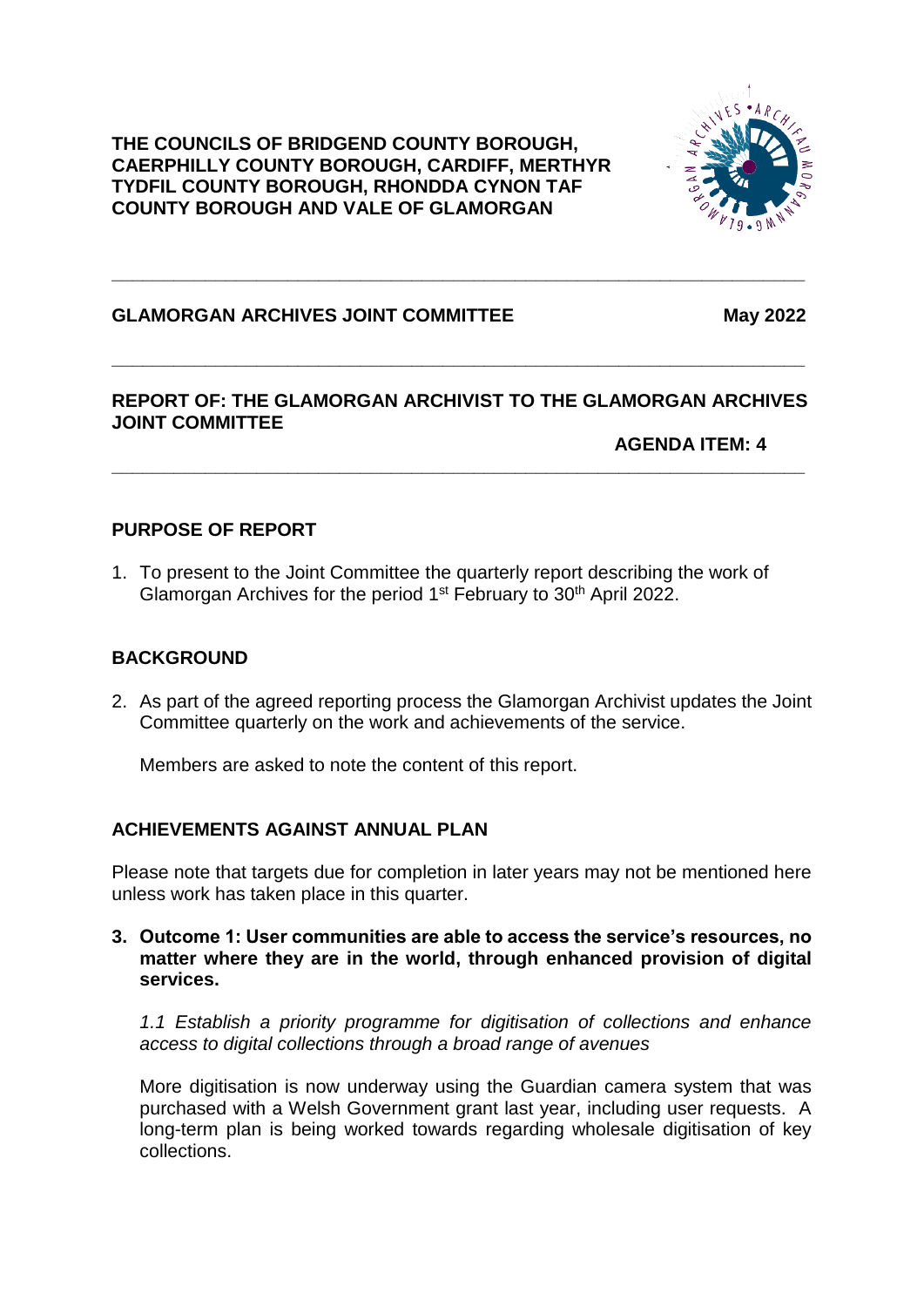We have begun to undertake digitisation work on behalf of Cardiff Libraries. They are passing items from their manuscript collection over to the Archives when they get user requests for digitised copies, and we are doing the digitisation on their behalf and charging users direct. The procedures have been amended to ensure tracking of material between locations.

*1.2 Improved access to collections through an enhanced online catalogue* Work continues to refine the Epexio system that will replace the current collection management software, CALM, so that it fulfils our requirements. Conservation data has been uploaded and the system examined, resulting in changes to templates and an improvement to the flagging of items in need of conservation work. Further work is still needed on user registration and the public interface.

#### *1.3 Improved website with more resources and assistance available online 24/7*

The Glamorgan Archives website continues to be updated with new or enhanced content as and when available. More work is needed to review the website.

*1.4 Increased use of social media shared amongst the whole team with growing usage figures*

We are participating in a pilot social media project led by People's Collection Wales alongside a number of partner Welsh archive services. Monthly themes are selected, and relevant items from our collection uploaded to the PCW website. They are then promoted through PCW social media accounts, with selected posts boosted to reach a wider audience. The campaign started with a 'seaside' theme, followed by 'recent memories'.

During April we took part in the annual #Archive30 social media campaign led by ARA Scotland, which draws participants from across the world. Content was posted on the daily hashtag themes.

We continue to use social media to highlight items from the collection. Posts have featured Dydd Miwsig Cymru (Welsh Language Music Day), the Winter Olympics, the Six Nations, LGBT History Month, International Day of Women and Girls in Science, Valentine's Day, St David's Day, World Wildlife Day, International Women's Day and Women's History Month.

Our blog featured a letter written from Pennsylvania to Aberdare in 1847 by Welsh emigrants to the US, Daniel and Jane Scurry, along with the records of Solomon Andrews' cinemas across south Wales, especially the Central Cinema in Porth.

In April we reached 6000 Twitter followers, a significant milestone which indicates the ongoing growth of our social media presence (see Appendix III for detailed figures).

#### *1.5 Enhanced range of online events, with additional services like recorded events*

Our online events programme continued in March with a talk by Dr Rachel Lock-Lewis of the University of South Wales to celebrate International Women's Day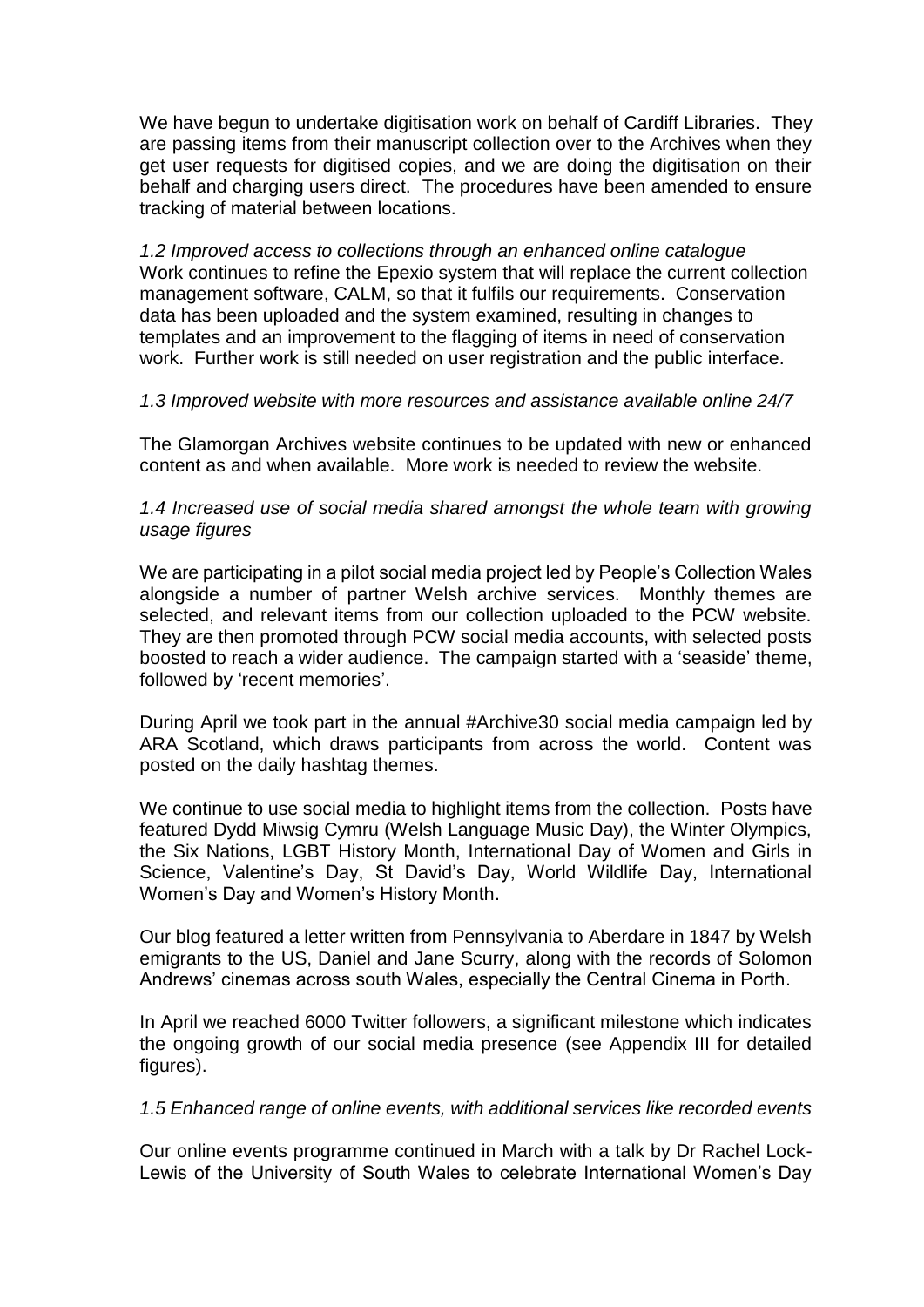and Women's History Month. The talk focussed on Dr Lock-Lewis' continuing research on the Wales Women's Rights Committee, records of which are held at Glamorgan Archives.

#### *1.6 Agree and deliver a digital preservation repository*

Work has continued on the Welsh Vital Digital Information project this quarter with most efforts directed towards a National Library of Wales-funded pilot project with Preservica looking at long-term preservation of Council records. The final report on this work is expected in May, which will then prompt a discussion amongst Welsh archive services regarding the future direction of work and whether to opt for a pan-Wales solution. It is hoped that those discussions will lead to an agreed way-forward so that work can start on the procurement of such a system.

The Glamorgan Archivist was interviewed by Simon Wilson, a consultant working with The National Archives on digital public records, about the Welsh project and about the current state of digital preservation at Glamorgan Archives.

The Glamorgan Archivist is also attending a series of online focus groups run by Aberystwyth University looking at the potential around a National AI-enabled Trusted Digital Repository for Wales, which is thinking about automating processes around data capture and metadata creation.

#### **4. Outcome 2: A wider range of people are aware of Glamorgan Archives and the work that the service does.**

The majority of work under Outcome 2 is due to be completed in years 2023- 2026. However some progress has been made against the following targets:

*2.2 Build relationships with local media outlets to tell stories of local interest from across Glamorgan*

A photograph of a portrait of John Hughes, the founder of Hughesovka (now Donetsk) was used on the BBC's The One Show in March, in a feature on the longestablished links between Wales and Ukraine.

The Senior Archivist has worked with colleagues in Archives and Records Council Wales on two films promoting Welsh archive services. One focussed on LGBTQ+ history and the other on women's history. The films will be available soon through the Archives Wales website.

#### *2.3 Work with existing and potential community groups from across the area through broad community engagement*

The Glamorgan's Blood exhibition was on display at Cynon Valley Museum during March. The Museum held a talk to coincide with the exhibition, where Dr Ben Curtis spoke about the coal industry in the Cynon Valley.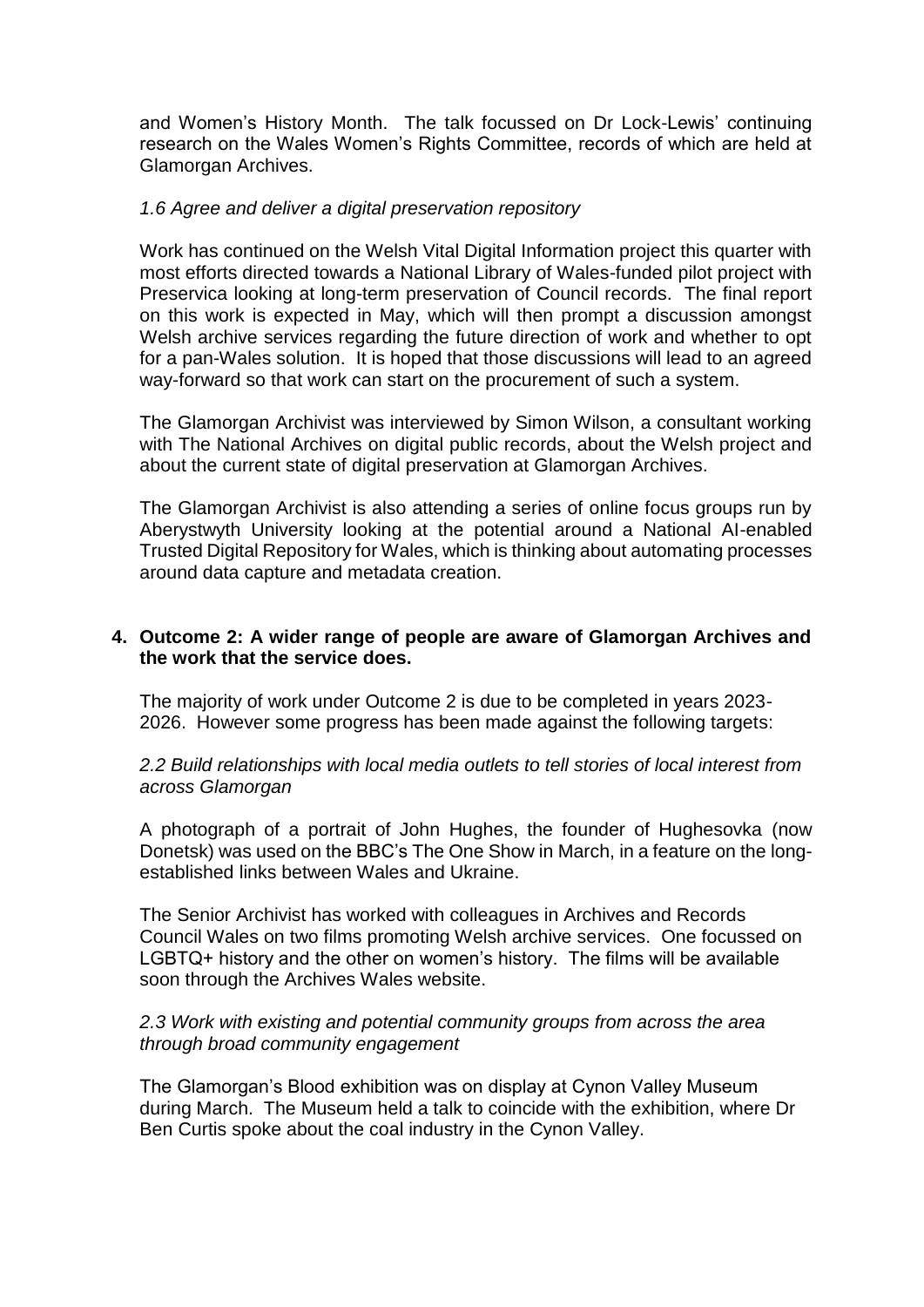We continue to work with Rhondda Cynon Taf Heritage Services on the 'Proud Heritage' project. Project volunteers have visited the searchroom to undertake research into the impact of the 1919 Race Riots on the communities of the south Wales valleys.

The Senior Archivist met with Avant Cymru and Rhondda Cynon Taf Heritage Services to discuss a project to commemorate the Aberfan disaster. The aim is to create a time capsule of memories, which will be stored at the Archives.

Members of the 'Welsh, Gifted and Black' collective have attended the searchroom to undertake research in preparation for an exhibition this summer. Staff have supported the project with advice on searching our collections.

The Senior Archivist supported Cardiff People First at the 'Invisible & Under-Represented? Disability History, Objects & Heritage' conference. A staff member from Cardiff People First took part in a round table discussion about increasing public understanding of disability history via museums, media and disabled people's organisations. The Senior Archivist was on hand to support through the Zoom chat facility.

Options are being explored for the funding of a Black History digital research guide focussed on the Glamorgan Archives collections.

We continue to meet with organisers of the Filia Conference, which will be held in Cardiff in October, to assist with the promotion of local women's history to delegates.

The Senior Archivist attended an LGBT History Month event organised by the National Library of Wales. One of the speakers was Norena Shopland, co-author of the Queering Glamorgan research guide. The guide was mentioned several times during the event. She also attended heritage events organised by Women's Archive Wales and Llafur: The Welsh People's History Society.

Grangetown Local History Society continue to hold their monthly meetings at the Archives.

We have provided letters of support for funding applications for projects led by the Innovate Trust, Kiran Cymru and The Wallich.

#### **5. Outcome 3: People of all ages have developed skills and are better prepared for the workplace through engagement with Glamorgan Archives.**

*3.2Use collections to engage schools in discussions re topics of interest*

Advice was given to a teacher at Tredegarville Primary School who enquired about sources for the development of Cardiff over the last 150 years. Links were provided to images and school workshops on our website.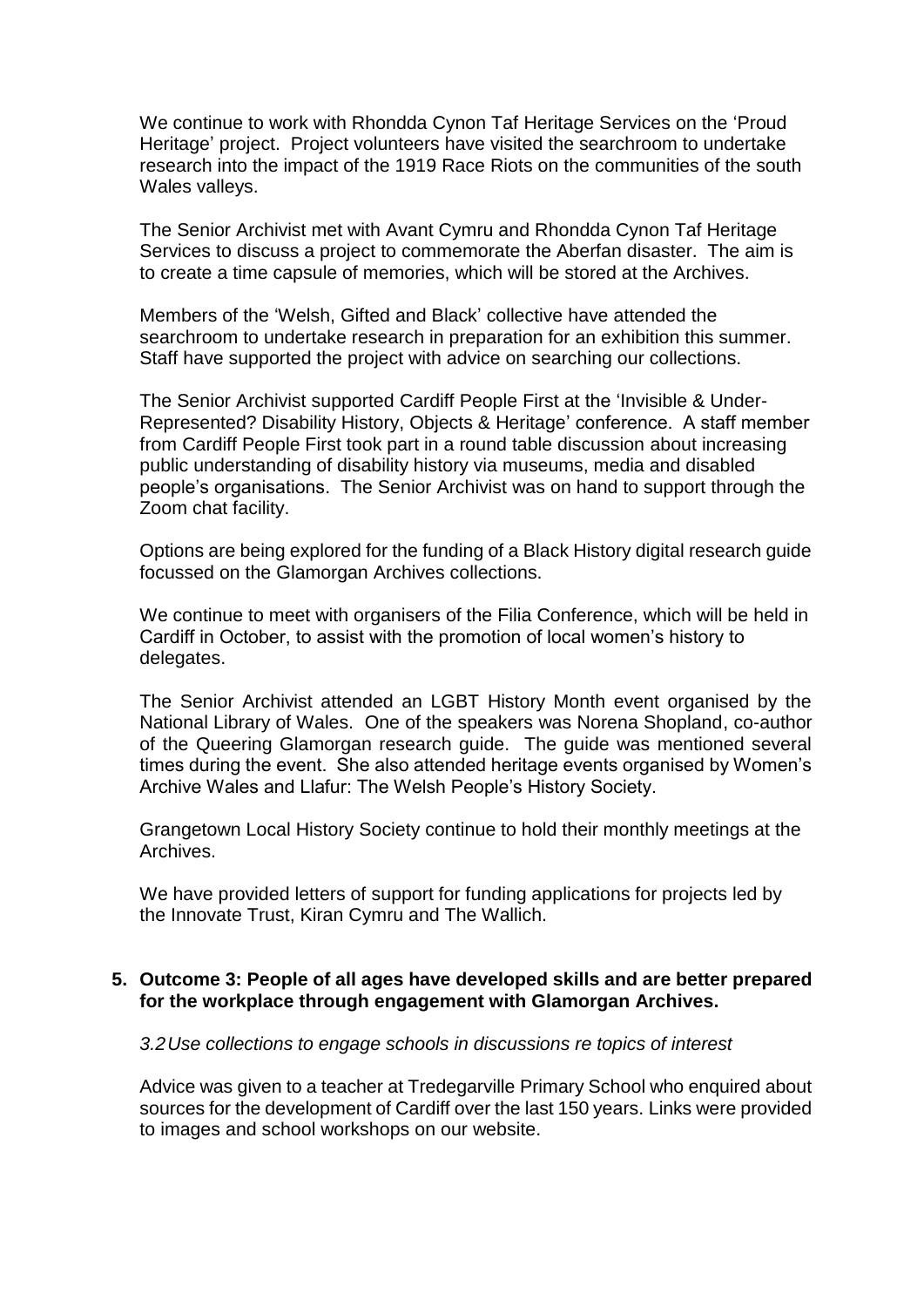Resources were provided for a project led by Glamorgan Cricket Club in partnership with Radnor Primary, Canton, Cardiff. A classroom session was held exploring whether there was equality of opportunity in the school in the past, with copies from the school records held at the Archives used to support the work.

We have provided advice to the Diocese of Llandaff regarding a potential project linked to the new Fitzalan High School in Cardiff.

#### *3.4Continue and enhance opportunities for Work Placements at Glamorgan Archives*

Two History Masters students from Cardiff University are currently undertaking a work placement at the Archives as part of their Research and Community Placement module. They are working on a project to promote the Plymouth Estate Surveys, recently conserved with National Manuscript Conservation Trust funding. Details will be shared through social media in May and June.

#### **6. Outcome 4: The legal and evidential value of archives is at the forefront of the service's work.**

*4.1 Work to increase advocacy and representation within constituent local authorities*

The Glamorgan Archivist continues to offer help and advice on the redevelopment of Maesteg Library, and has provided a letter of support for a funding application for a project to digitise collections and develop interpretative material.

The Glamorgan Archivist continues to attend the South Wales Information Forum, with Information Governance colleagues from partner authorities.

In addition, the Glamorgan Archivist has been working with colleagues from Adoptions services across Wales on the future of records of adoptions and looked after children. This links with the England and Wales project looking at the longterm preservation of these records.

#### *4.4 Work with ARCW Collections at Risk Project*

The ARCW Records at Risk Toolkit is now available. In line with the guidance provided, we have introduced procedures for regular checking of The Gazette to identify local businesses in insolvency and any records which may be suitable for permanent preservation.

#### **7. Outcome 5: Collections are gathered, kept and shared using the best professional standards.**

*5.1 Begin a systematic stocktake of all collections as part of Collections Weeks*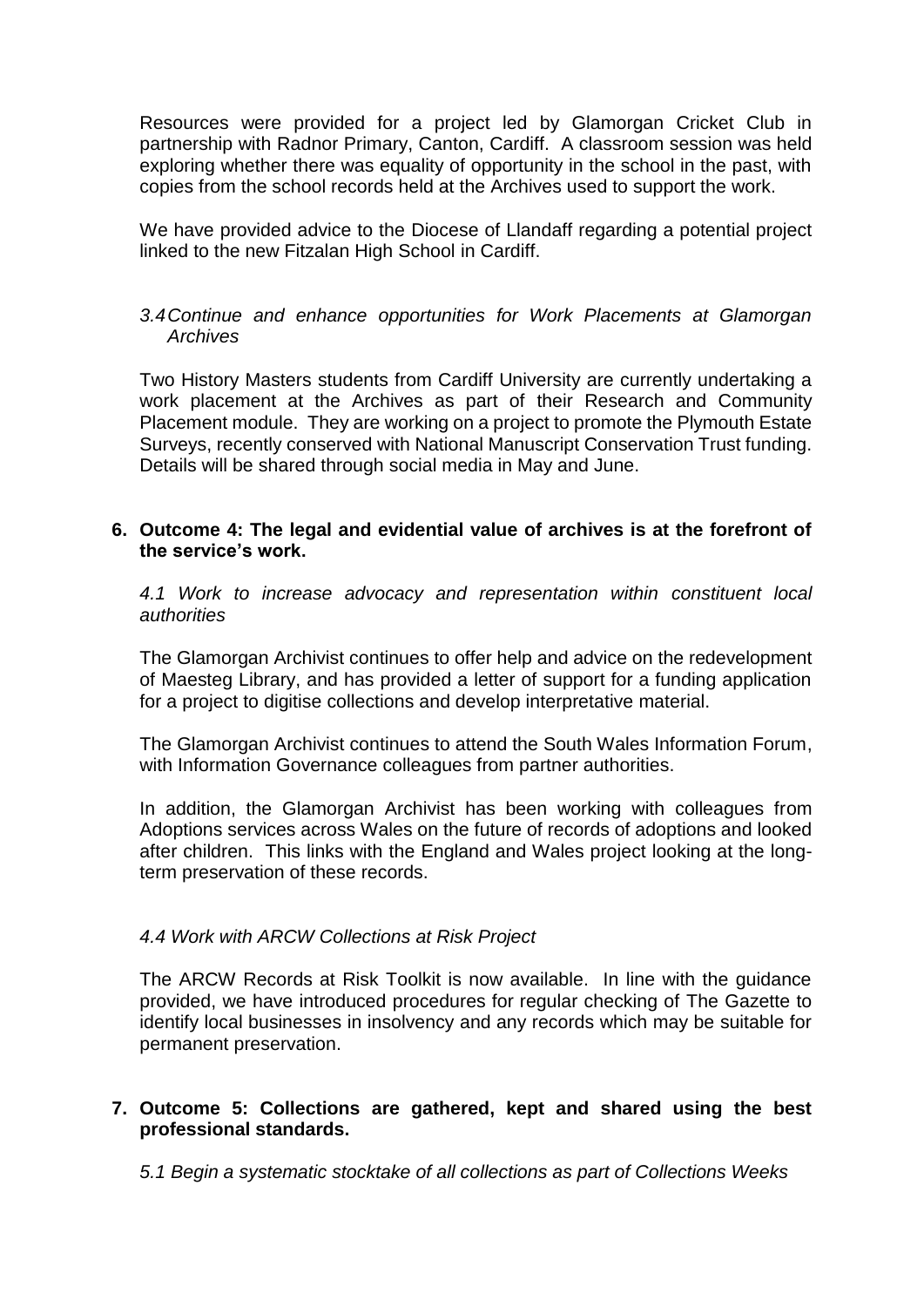The next Collections Week is being planned for June and will include some stocktaking of collections following the work completed in November.

A Preservation Assessment Survey (PAS) funded by Archives and Records Council Wales (ARCW) has been completed on a sample of the collection to give an overview of the condition of the material. The process will also help to plan the targeting of conservation work to give the best outcomes for the collection and to show the difference in contrast with the last version of the survey that was completed just after the collections had been moved into the current building.

#### *5.2 Ensure a balance of cataloguing, conservation and digitisation priorities*

Initial receipts were issued within the target time. Full receipts were issued within 15 working days for 71% of the accessions; the target is 60%. 88% of the accessions received between May and October 2021 had receipts issued within the 6 months target for more complicated deposits; the target is 90%. Progress is being made with some of those larger accessions that remain outstanding from this period.

Details of all accessions received in the last quarter can be found in Appendix 1 including notable accessions.

Support has been provided for a funding application by the Jewish History Association of South Wales to facilitate the cataloguing of the records of the Cardiff United Synagogue. Should the application be successful, it is intended that the records will be deposited at the Archives following completion of cataloguing and digitisation work.

The Senior Archivist has met with staff and volunteers from the National Trust at Dyffryn Gardens to discuss the deposit of archive material.

The transfer of the William Burges drawings from Cardiff Castle is now complete, and discussions continue on progressing conservation, cataloguing and digitisation work.

Records collected by the Butetown History and Arts Centre were deposited by Heritage and Cultural Exchange (also known as Tiger Bay and the World). The collection will be appraised during the next Collections Week in June.

#### *5.3 Develop coherent programme of external funding applications*

Work is underway on planning for an external funding application for checking the archive catalogue for offensive and biased language, in conjunction with colleagues from across Wales.

The Cardiff Castle collection of drawings is being assessed for a possible application to the National Manuscripts Conservation Trust in forthcoming months.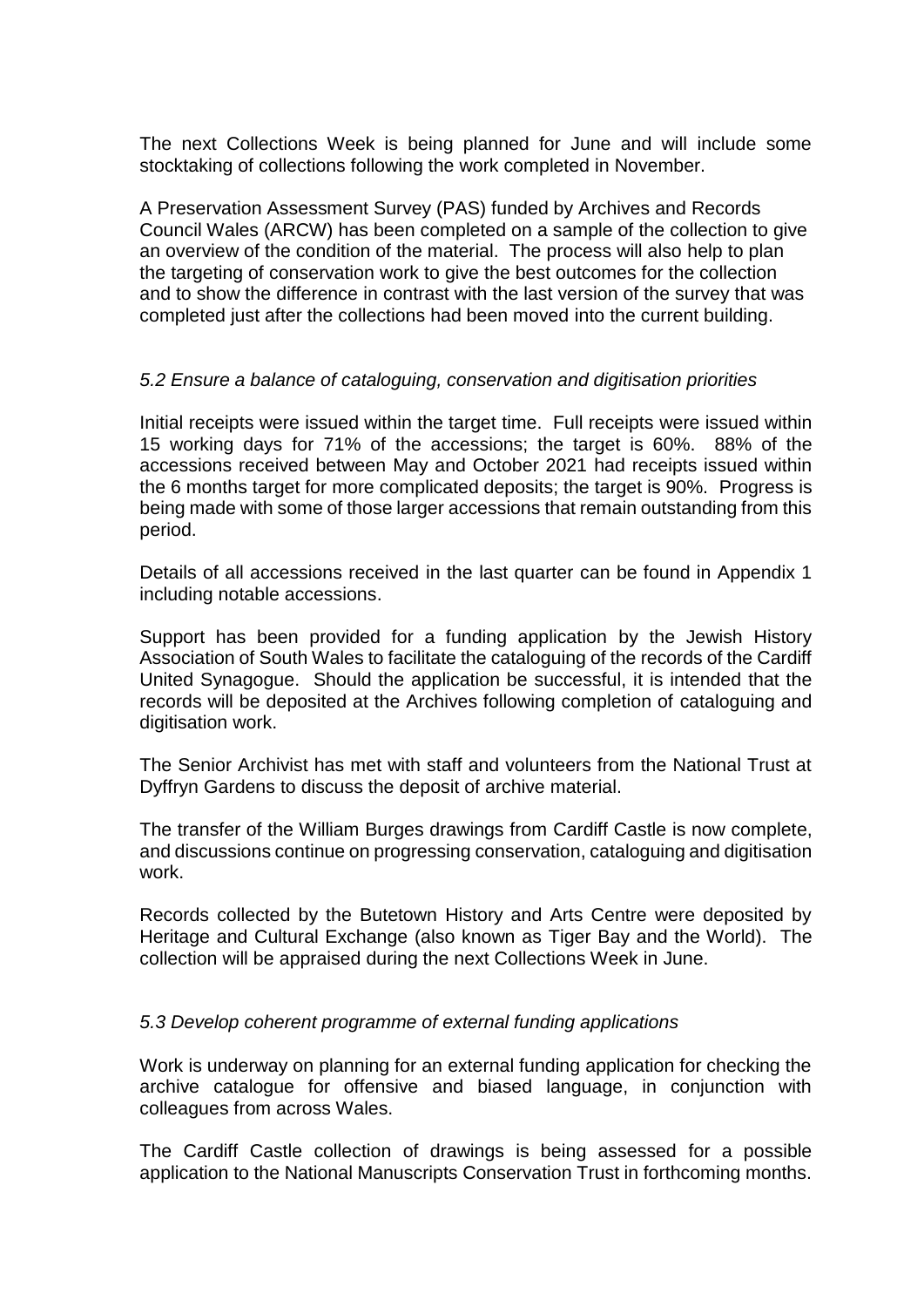#### *5.4 Complete half-finished collections*

Work on completing the Time and Tide project continues, with Lowis Lovell, Archivist, continuing to catalogue records of Associated British Ports South Wales, concentrating currently on the large plan collection.

#### **8. Outcome 6: Resources are managed to the best possible advantage with all due consideration given to sustainability and value-for-money, whilst maintaining a flexible and agile service.**

#### *6.1 Manage budget to ensure best value for money and appropriate use at all times*

Regular budget monitoring is continuing. All end-of-financial-year tasks were completed on time.

#### *6.2 Maximise income generation opportunities*

The collection from Carmarthenshire Archives that has been in storage at the Archives for several years started to be moved back to Carmarthenshire in April. The removal of the collection is due to be completed in May. This will provide a large amount of empty storage, which can be let to other potential clients. Some discussions are underway with potential clients interested in renting space.

Discussions are underway with Cardiff Council regarding converting the Rhondda meeting room to a hot-desking space for use by the Council and other partners, now that is no longer being used for training space.

The Conservator has carried out work for three private individuals and has flattened documents from Cardiff University Music Library so that they can be digitised and packaged to allow for easier use.

#### *6.3 Maximise staffing complement through grant funding and efficient use of resources*

Cultural Ambition Trainee Bilal Abdi completed his placement with us in April. Bilal's worked focussed on digitisation of the Cardiff Bay Development Corporation photographic collection. The end of his placement brings the Cultural Ambition programme to a close. Glamorgan Archives has provided placements for 5 trainees during the course of the programme.

#### *6.4 Ensure an inclusive and well-developed workforce*

A number of staff undertook training in the use of the digitisation camera with a representative from the supplier, to increase understanding of the hardware and software involved and to help with digitisation processes.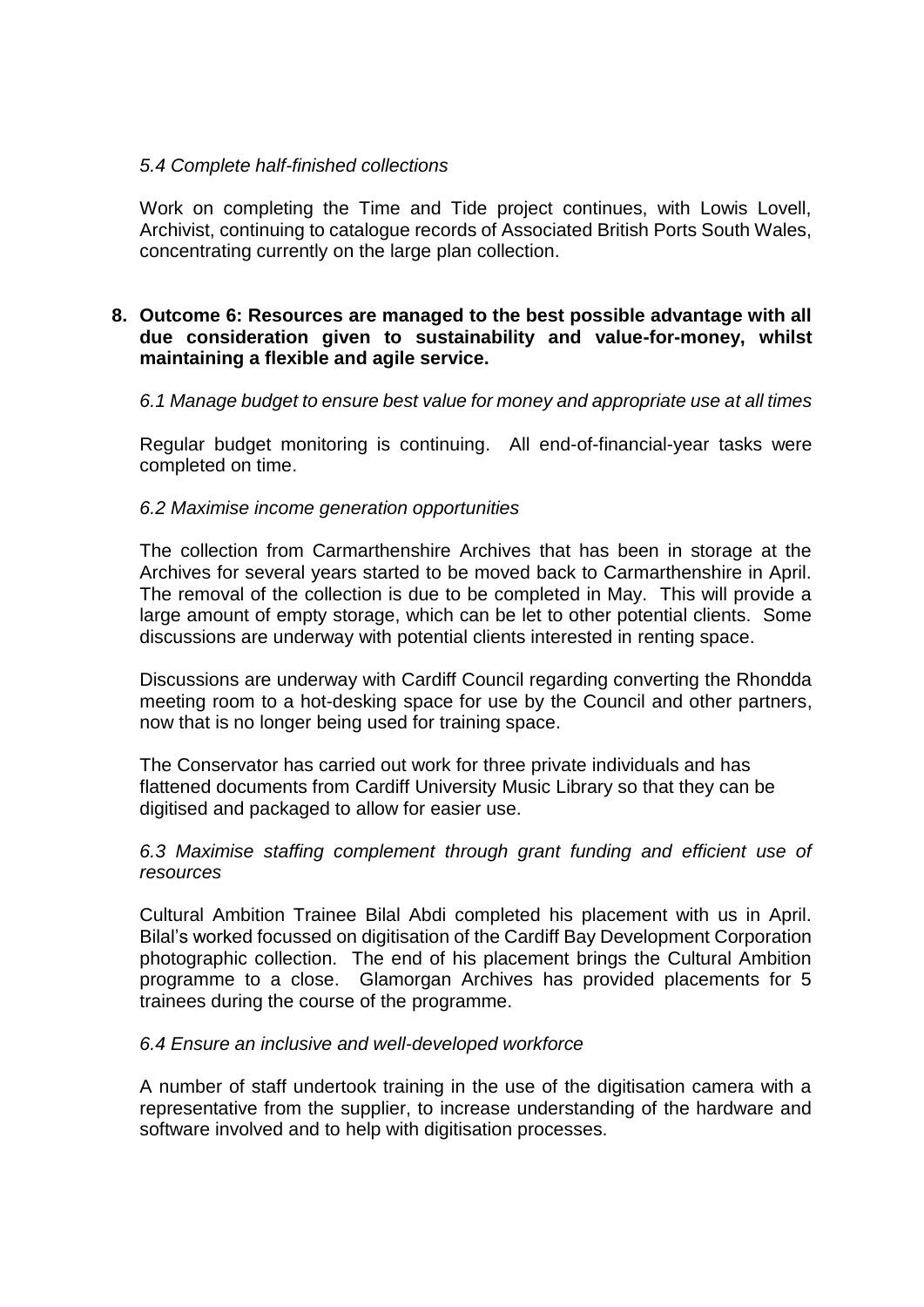Melanie Taylor, Records Assistant, has completed her Level 5 Hyfedredd Welsh course. Three other members of staff continue to attend weekly Welsh classes.

Alexis Brito, Records Assistant Support Worker, and Michael Hodgson, Assistant Conservator, have completed the Manual Handling Load Handling course.

The Glamorgan Archivist, the Senior Archivist, Louise Hunt, Archivist, and Lydia Stirling, Conservator, attended the latest Archives and Records Council Wales Forum.

The Glamorgan Archivist attended a series of seminars held by Welsh Government on environmental sustainability and planning.

All staff undertook their annual personal reviews during April, which covers the previous year and looks forward to the forthcoming year.

#### *6.5 Ensure sharing of skills with partner organisations as much as feasible*

A training session on archive research was held for volunteers from the Jewish History Association of South Wales. It covered our searchroom services, our collection and appropriate document handling.

The Glamorgan Archivist continues to attend the South Wales Emergency Planning Network meetings, sharing knowledge and skills with colleagues from museums, archives and libraries from across South Wales.

#### *6.7 Ensure a broad range of opportunities for volunteers*

Some volunteers have continued to work from home during this period on: individual research projects, indexing crew lists from the port of Cardiff, indexing Merthyr Tydfil Union admission and discharge registers, producing a finding aid for the Crawshay diaries, and transcribing the Leversuch family correspondence.

Indexing of the Merthyr Tydfil Union admission and discharge registers was completed. Staff are editing the work to produce a useful finding aid for the muchused resource.

Due to the easing of COVID-19 restrictions, we are inviting all volunteers to return to the office during May. To that end staff have developed a two-week rota to provide each volunteer with a two-and-a-half-hour slot during that period. Detailed guidelines, written prior to their brief return last year, have been revised and circulated to ensure that volunteers will return with confidence fully aware of the changes implemented in the office.

The conservation students from Cardiff University have all started back and are working on two National Manuscripts Conservation Trust-funded (NMCT) projects. The Royal Welsh College of Music and Drama project is progressing well with three folders of records currently being worked on and four left to be conserved. The maps from the Plymouth Estate are also being worked on: one volume has been digitised and is ready to be rebound. Pages from another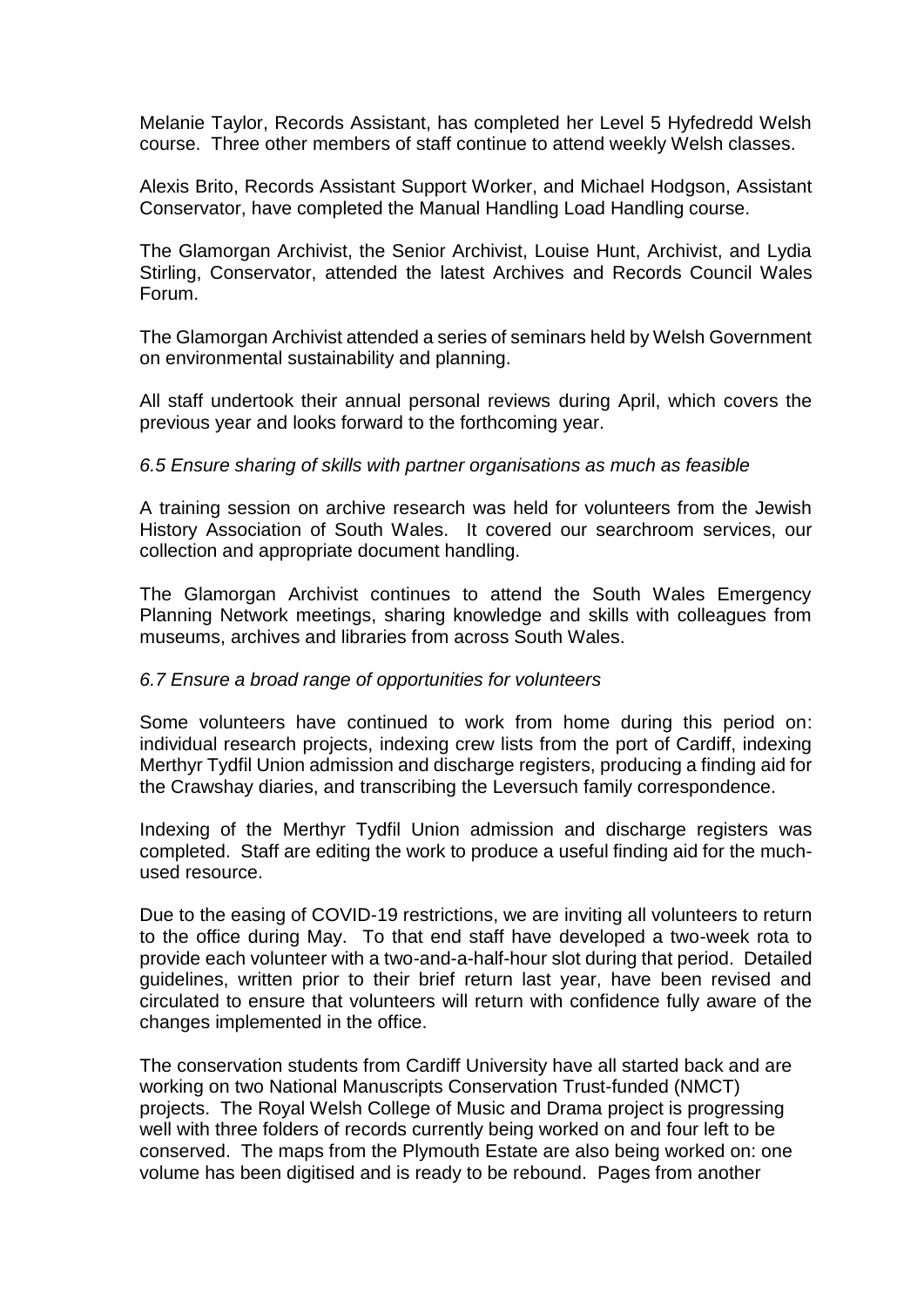volume have been washed and sized and the fold out maps are in the process of being washed, backed and repaired on the illuminated wall board.

The 'Crowd Cymru' project (offering digital volunteering opportunities), developed in conjunction with Gwent Archives and Cardiff University Special Collections and Archives, was successful in gaining funding from the National Lottery Heritage Fund. The post of Project Officer is currently being recruited for, after a first round failed to draw any applicants. Once the post is filled, volunteers will be recruited to undertake cataloguing, transcription and indexing on digitised collections through a platform developed by the National Library of Wales.

Volunteers from the Art Society and other conservation volunteers have started to return, working on the National Coal Board (DNCB) volumes, maps and plans and Glamorgan Constabulary (DCON) newspaper cutting books.

#### *6.8 Ensure service is run transparently*

The searchroom remains busy with high demand for places. Capacity was increased from four to six visitors per session in March.

The target for responding to remote enquiries is met. Feedback has included:

*Thank you for all your help at the Glamorgan Archives, fitting me in where you can and always having all the resources I asked for ready, it has been a really interesting introduction to archival research.*

*Thanks again for the research your extremely competent staff have done.*

*Many thanks, and may I say what a fab service this is.*

A digital microfilm reader has been installed in the searchroom, enhancing public access to collections held on microfilm, in particular some of our local authority building plans. Funded by the Archives and Records Council Wales, it replaces the old microfilm reader printer, which is no longer fit for purpose.

The Senior Archivist continues as a representative on the Archives and Records Association's Survey Group. In preparation for the roll out of a new Survey of Visitors to UK Archives later this year, a pilot survey using amended questions will be run through several archive services, including Glamorgan Archives.

#### *6.11 Work more collaboratively with neighbouring archive services*

The Glamorgan Archivist continues to be involved with Archives and Records Council Wales and with the Welsh County Archivists' Group, and has attended meetings of both in the last quarter.

The Senior Archivist continues to attend meetings of the Archives and Records Council Wales' Diversity and Inclusion Group. She has also taken part in the 'Reading About Race' group organised by the Diversity and Inclusion Group.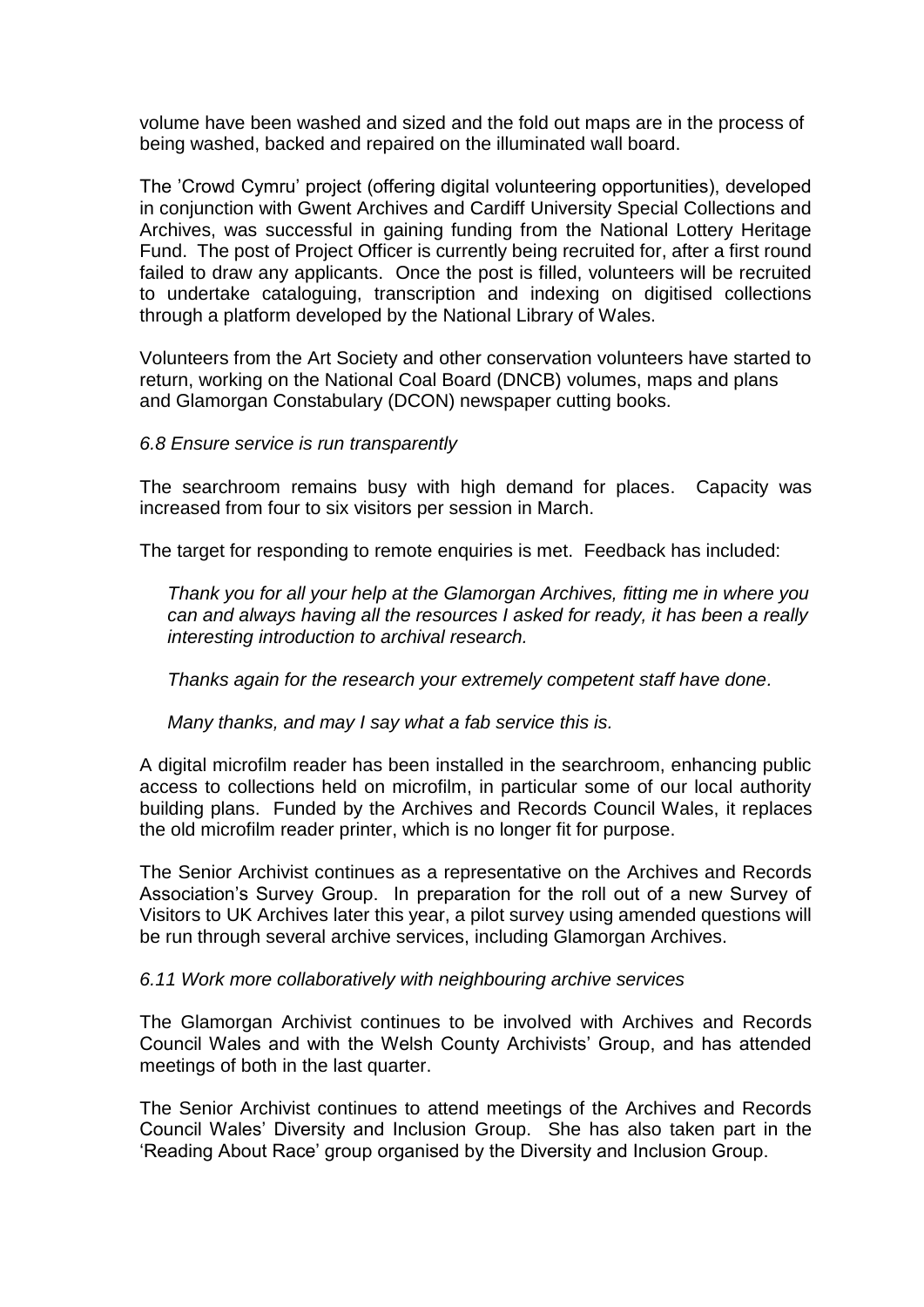Work is continuing on the legal agreements towards the installation of a Clip Corner as part of the National Broadcast Archive. It is hoped that this will be installed in July, and the Glamorgan Archivist continues to attend briefings in preparation for this.

### *6.12 Improve management of Glamorgan Archives building*

The latest quarterly Health and Safety check looking for defects and issues was completed in April. The majority of issues are already on the list to be dealt with over time.

The Archives was approached in March by South Wales Police asking if they could use the rear car park as a launch site for their drones during certain events at the Stadium next door. This has been facilitated, and does not impact upon the staff or the interior of the building at all (and is usually outside of normal working hours in evenings or at weekends). The site has been used twice for this purpose so far.

The building management system (TREND) engineer has been on site to carry out maintenance on the building management system. Some issues were discovered and have been dealt with.

The run times for the AHUs are:

| Strongroom 1: | 145 hours                                                                     |
|---------------|-------------------------------------------------------------------------------|
| Strongroom 2: | 3 hours                                                                       |
| Strongroom 3: | 121 hours, 40 mins                                                            |
| Strongroom 4: | 211 hours.                                                                    |
|               | The longer runtimes are down to the problems with the issues mentioned above. |

An handheld electronic thermohygrometer is still being used to do daily readings. The average readings are:

| Average Temperature and Humidity |                  |                 |                  |                 |                  |                 |                  |        |
|----------------------------------|------------------|-----------------|------------------|-----------------|------------------|-----------------|------------------|--------|
|                                  | Strongroom 1     |                 | Strongroom 2     |                 | Strongroom 3     |                 | Strongroom 4     |        |
|                                  | Temp.            | RH <sup>*</sup> | Temp.            | RH <sup>*</sup> | Temp.            | RH <sup>*</sup> | Temp.            | $RH^*$ |
| Average                          | $18.2^{\circ}$ C | 44%             | $19.2^{\circ}$ C | 46.5%           | $19.5^{\circ}$ C | 42%             | $18.9^{\circ}$ C | 42.5%  |
| Variation                        | $±1^{\circ}C$    | ±3%             | $\pm$ °1C        | ±3%             | $±1^{\circ}C$    | ±3%             | $±1^{\circ}C$    | ±1.5%  |

#### Relative Humidity

The temperature in Strongroom 4 has been up by 1-2˚C during the period of the Carmarthen decant, due to the doors being kept open and the presence of more people than usual in the space.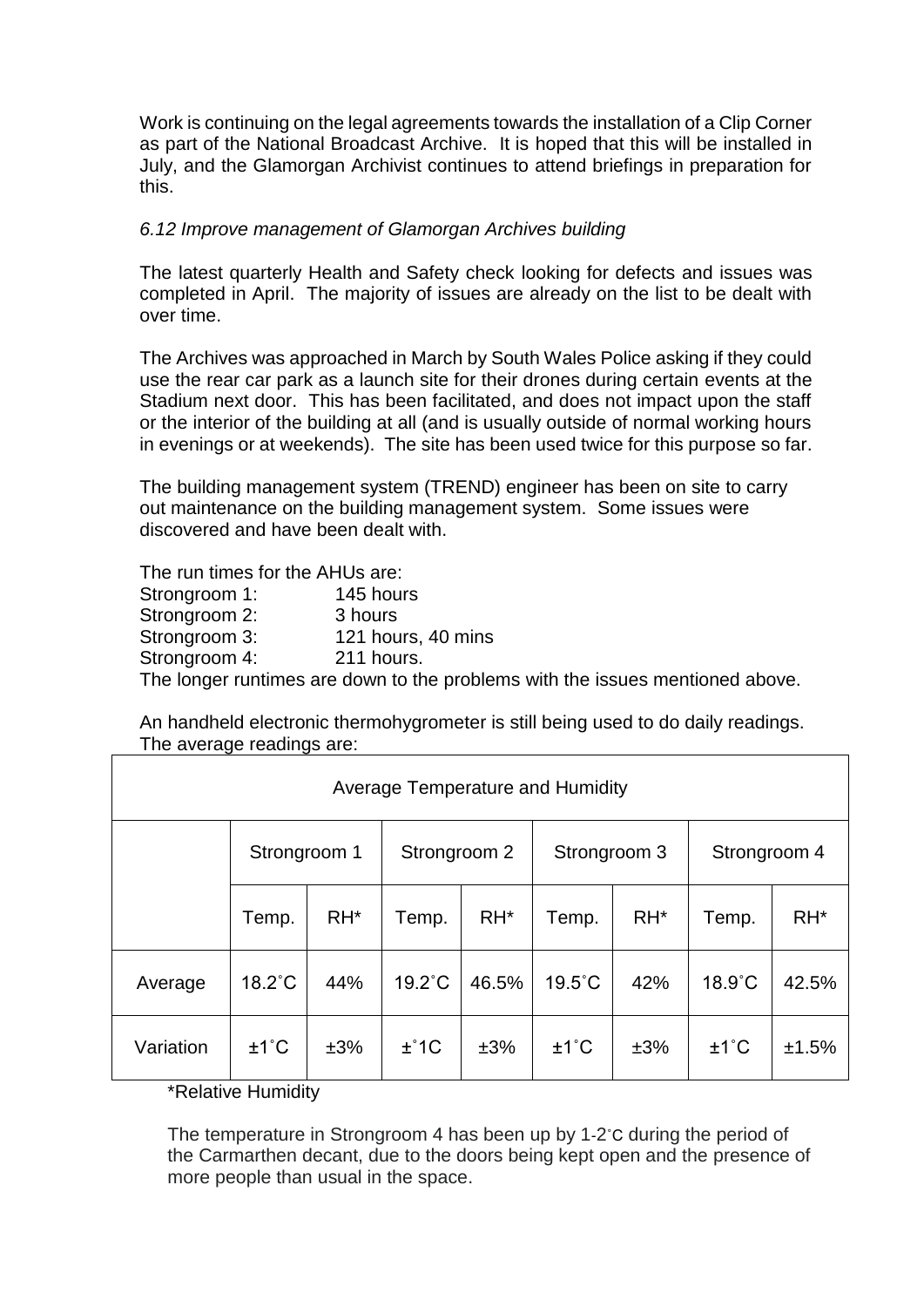#### **SUMMARY**

9. The last quarter has been another busy one for Glamorgan Archives, as the report shows. It has been pleasing to welcome the volunteers back to the building as restrictions have eased.

More and more digitisation of collections is being completed, in response to the increase in demand from remote users. This highlights the change in usage that the service has undergone since the start of the pandemic in 2020. We expect that the remote demand will continue to grow and that digital services will continue to be more important than ever, showing that the focus we have placed on the development of that capability for the Archive service is the correct strategic direction.

#### **LEGAL IMPLICATIONS**

- 10.The Glamorgan Archivist is appointed by the Committee to manage the joint archives service on behalf of the Committee; to exercise the duties powers and functions of the parties under the enactments agreements and instruments set out in the Joint Archives Committee agreement dated 11 April 2006; to comply with national standards for archive keeping; to satisfy the requirements of Welsh Government with regard to archive services; to provide the services agreed by the parties; and to develop such additional services as may be appropriate.
- 11.The Glamorgan Archivist acts at all times under the direction and supervision of the Committee and the quarterly reports of the Glamorgan Archivist to the Committee enable the Committee to discharge its duty to provide maintain and develop a joint archives service for the parties.

#### **FINANCIAL IMPLICATIONS**

12.Any direct financial implications arising from this report have been accounted for in the 2022-23 monitoring position and will be met from within the revenue budget, supplemented, where necessary, from the General Reserve. In line with previous agreement, any underspend will be added to the General Reserve to support future budgetary pressure.

**Laura Cotton Glamorgan Archivist 20th May 2022**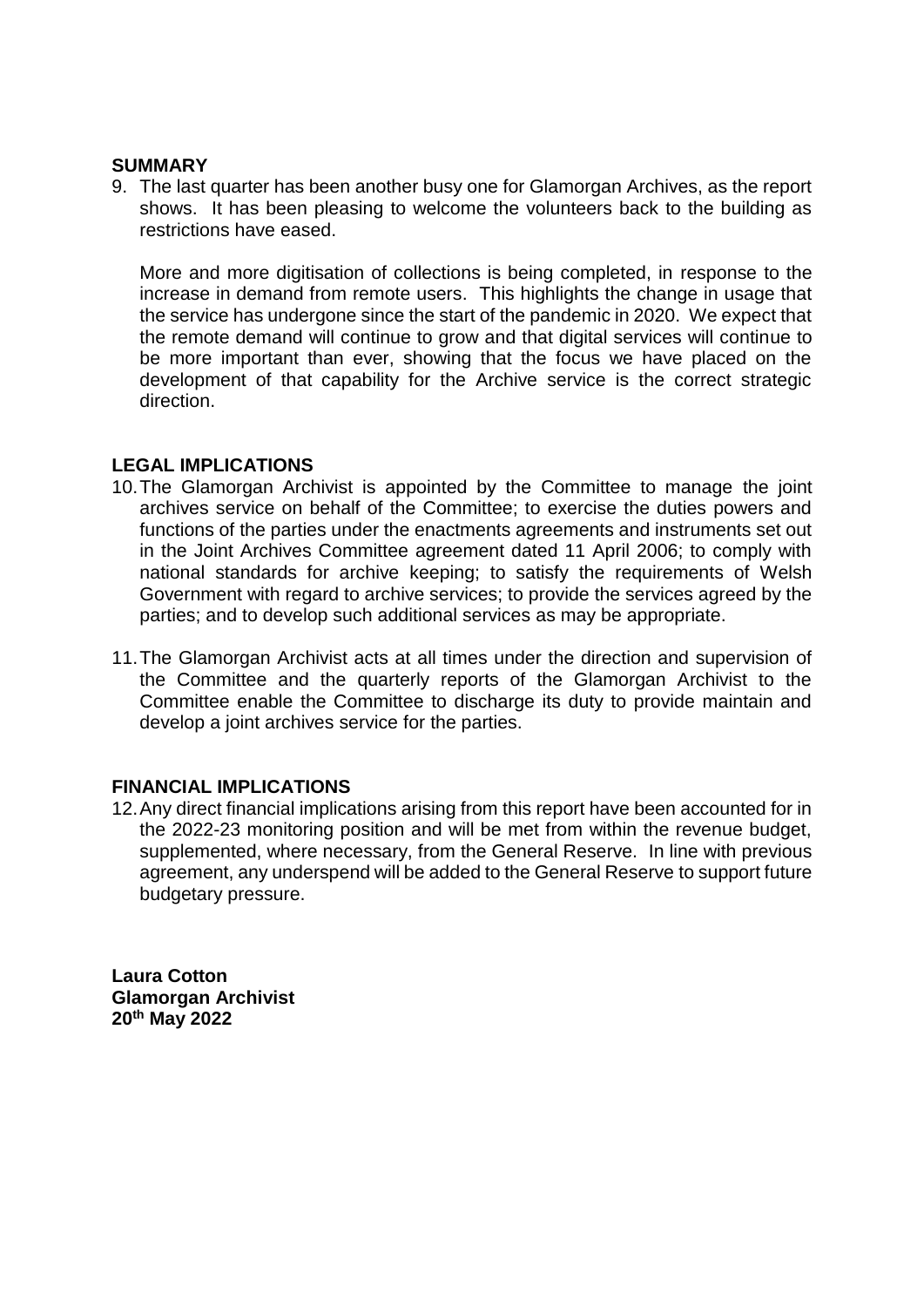# **Appendix l**

| <b>Porth Elim Church Records</b> |         |                      |                   |  |  |
|----------------------------------|---------|----------------------|-------------------|--|--|
| <b>Accession No:</b>             | 2022/11 | <b>Reference No:</b> | D <sub>1851</sub> |  |  |
| Duplicate marraige register      |         |                      |                   |  |  |
| Date of records: 2016-2017       |         |                      |                   |  |  |

#### **Holton Girls' Secondary School Records**

**Accession No:** 2022/12 **Reference No:** ESE4 Admission registers, 1911-1973; Inventory of Equipment, 1955-1972 Date of records: 1911-Jun 1973

| <b>Barry High Street Girls' School Records</b> |         |                      |                  |  |
|------------------------------------------------|---------|----------------------|------------------|--|
| <b>Accession No:</b>                           | 2022/13 | <b>Reference No:</b> | ESE <sub>3</sub> |  |
| Admission register                             |         |                      |                  |  |
| Date of records: 1908-1933                     |         |                      |                  |  |

| Vale of Glamorgan County Borough Council, Records                |  |  |  |  |
|------------------------------------------------------------------|--|--|--|--|
| 2022/14<br>CVG/C<br><b>Accession No:</b><br><b>Reference No:</b> |  |  |  |  |
| Agendas, minutes and reports                                     |  |  |  |  |
| Date of records: 2014-2015                                       |  |  |  |  |

| <b>High Street Girls Secondary School, Barry Records</b>                     |         |                      |                    |  |
|------------------------------------------------------------------------------|---------|----------------------|--------------------|--|
| <b>Accession No:</b>                                                         | 2022/15 | <b>Reference No:</b> | ESEC <sub>10</sub> |  |
| Admission registers, 1933-1954, 1968-1973; inventory of equipment, 1955-1972 |         |                      |                    |  |
| Date of records: 1934-1973                                                   |         |                      |                    |  |

| <b>Barry Girls' County (Grammar) School Records</b>                            |         |  |  |                      |          |  |
|--------------------------------------------------------------------------------|---------|--|--|----------------------|----------|--|
| <b>Accession No:</b>                                                           | 2022/16 |  |  | <b>Reference No:</b> | l EBGSEC |  |
| Admission registers, 1942-1968; staff register , 1935-1948; games record book, |         |  |  |                      |          |  |
| 1964-1968                                                                      |         |  |  |                      |          |  |
| Date of records: 1942-1968                                                     |         |  |  |                      |          |  |

# **Penarth Civic Society Records**

| <b>Accession No:</b>                                                                   | 2022/17 | <b>Reference No:</b> | $\overline{)$ D1824 |  |
|----------------------------------------------------------------------------------------|---------|----------------------|---------------------|--|
| Miss Gwyneth White Papers. The papers include documents on many aspects of             |         |                      |                     |  |
| Miss White's life. She apparently kept a diary through her life and retained materials |         |                      |                     |  |
| relating to members of her family, her interests and the groups that interested her.   |         |                      |                     |  |
| Date of records: 20th century                                                          |         |                      |                     |  |

| <b>Penarth and District CYTUN - The Council of Churches Records</b> |  |  |  |  |  |
|---------------------------------------------------------------------|--|--|--|--|--|
| 2022/18<br>I DPENCC<br>Reference No:<br><b>Accession No:</b>        |  |  |  |  |  |
| Minutes and related papers, newsletters and attendance book         |  |  |  |  |  |
| Date of records: 2000-2016                                          |  |  |  |  |  |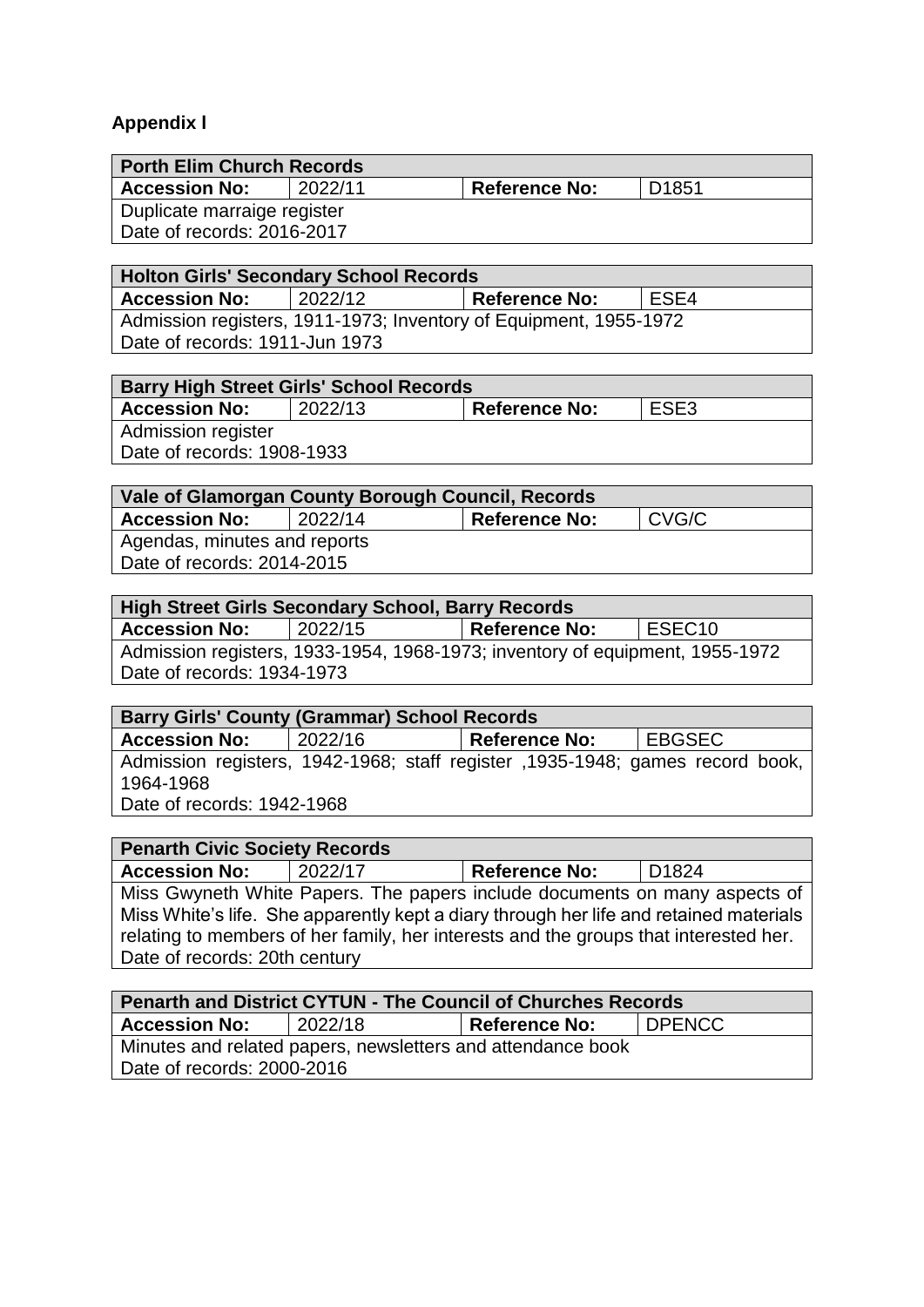| Llandough-juxta-Penarth with Leckwith Ecclesiastical Parish Records |         |                      |       |
|---------------------------------------------------------------------|---------|----------------------|-------|
| <b>Accession No:</b>                                                | 2022/19 | <b>Reference No:</b> | P35CW |

Book of accounts 1867-1908, statement of accounts for church and National School, 1873-1893; Harvest gift appeal letter, 1970; deed of transfer Church land for school, 1872

Date of records: 1867-1970

## **Corbett Family of Cogan Pill Papers**

**Accession No:** 2022/20 **Reference No:** D1854

Small book containing diary with photographs written by Beatrice Corbett 1924 to 1927, birdwatching notebook, 1902-1966; notes on the parish of Llandough and a bundle of parish magazines. Date of records: 1902-1966

| <b>Cardiff Tram Plans Collection</b>                                  |         |                      |                   |  |
|-----------------------------------------------------------------------|---------|----------------------|-------------------|--|
| <b>Accession No:</b>                                                  | 2022/21 | <b>Reference No:</b> | D <sub>1855</sub> |  |
| Plans of trams produced for Cardiff council including braking systems |         |                      |                   |  |
| Date of records: c1924-c1968                                          |         |                      |                   |  |

| <b>Butetown History and Arts Centre Collection</b>                           |  |  |  |  |
|------------------------------------------------------------------------------|--|--|--|--|
| <b>Reference No:</b><br>2022/22<br>D <sub>1856</sub><br><b>Accession No:</b> |  |  |  |  |
| Records created and collected by Butetown History and Arts Centre.           |  |  |  |  |
| Date of records: 20th century                                                |  |  |  |  |

| <b>Bridgend and Glamorgan Valleys, Coroners' Records</b>                                |  |  |  |  |
|-----------------------------------------------------------------------------------------|--|--|--|--|
| <b>CORB</b><br>2022/23<br><b>Reference No:</b><br><b>Accession No:</b>                  |  |  |  |  |
| Stray inquest file found in Coroner's offices to add to existing series. File no. 2124. |  |  |  |  |
| Date of records: 1997                                                                   |  |  |  |  |

| <b>South Glamorgan Coroner's Records</b> |         |                      |             |  |  |
|------------------------------------------|---------|----------------------|-------------|--|--|
| <b>Accession No:</b>                     | 2022/24 | <b>Reference No:</b> | <b>CORS</b> |  |  |
| Stray files found in Coroner's office.   |         |                      |             |  |  |
| Date of records: 1990-1991               |         |                      |             |  |  |
|                                          |         |                      |             |  |  |

| <b>Grangetown School Photographs</b>                                         |  |  |  |  |
|------------------------------------------------------------------------------|--|--|--|--|
| <b>Accession No:</b><br>2022/25<br>D <sub>1857</sub><br><b>Reference No:</b> |  |  |  |  |
| Photographs of staff and pupils collected by a former teacher                |  |  |  |  |
| Date of records: 1971-2022                                                   |  |  |  |  |

| <b>Cardiff and the Vale of Glamorgan Coroners' Records</b>                              |         |                      |              |  |
|-----------------------------------------------------------------------------------------|---------|----------------------|--------------|--|
| <b>Accession No:</b>                                                                    | 2022/26 | <b>Reference No:</b> | <b>CORCV</b> |  |
| Stray file from 2000 found in Coroner's Office, file no. 50 [marked 49 but another file |         |                      |              |  |
| already received with this number]                                                      |         |                      |              |  |
| Date of records: 2000                                                                   |         |                      |              |  |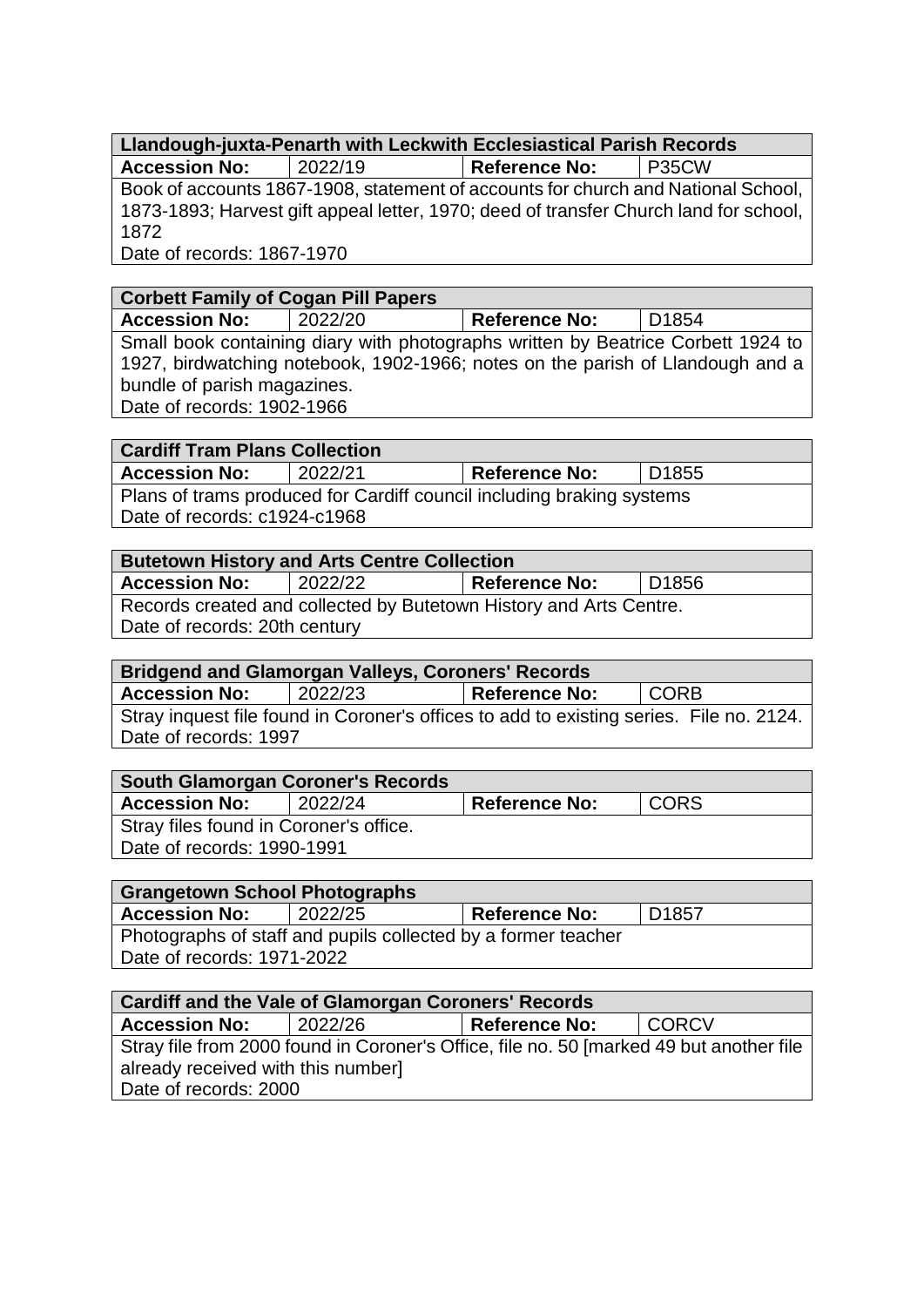| <b>Abercerdin School Records</b> |         |                      |      |  |
|----------------------------------|---------|----------------------|------|--|
| <b>Accession No:</b>             | 2022/27 | <b>Reference No:</b> | ELL9 |  |
| Admissions registers             |         |                      |      |  |
| Date of records: 1919-2006       |         |                      |      |  |

| <b>Gelligaer Historical Society Records</b> |         |                      |               |  |
|---------------------------------------------|---------|----------------------|---------------|--|
| <b>Accession No:</b>                        | 2022/28 | <b>Reference No:</b> | D1499/1/56-57 |  |
| 'Gelligaer Times' - Issue Nos. 60-61        |         |                      |               |  |
| Date of records: Jan-Feb 2022               |         |                      |               |  |

| <b>Glamorgan Family History Society Records</b> |         |                      |           |  |
|-------------------------------------------------|---------|----------------------|-----------|--|
| <b>Accession No:</b>                            | 2022/29 | <b>Reference No:</b> | D37/1/145 |  |
| Journal no. 145                                 |         |                      |           |  |
| Date of records: Mar 2022                       |         |                      |           |  |

| <b>Caerphilly County Borough Council, Records</b>                   |  |  |  |  |
|---------------------------------------------------------------------|--|--|--|--|
| CCA/C/RE<br>2022/30<br><b>Accession No:</b><br><b>Reference No:</b> |  |  |  |  |
| Register of electors, 2020                                          |  |  |  |  |
| Date of records: 2020                                               |  |  |  |  |

| <b>Edwin J Culliford of Taff's Well, Papers</b> |         |                      |                      |  |
|-------------------------------------------------|---------|----------------------|----------------------|--|
| <b>Accession No:</b>                            | 2022/31 | <b>Reference No:</b> | D <sub>1062</sub> /5 |  |
| Taff's Well RFC team photograph                 |         |                      |                      |  |
| Date of records: c1930s                         |         |                      |                      |  |

| <b>Matthew Williams of Cardiff, Collection</b>                                         |         |                                                                                      |                   |  |
|----------------------------------------------------------------------------------------|---------|--------------------------------------------------------------------------------------|-------------------|--|
| <b>Accession No:</b>                                                                   | 2022/32 | <b>Reference No:</b>                                                                 | D <sub>1080</sub> |  |
|                                                                                        |         | A bound copy of the Glamorganshire Canal Acts; Howell's School Llandaff,             |                   |  |
|                                                                                        |         | photograph of pupils and staff, 1937; three glass plate negative photos of Cardiff;  |                   |  |
| an illustrated sale catalogue of Cardiff Properties for sale, 1964; two photographs of |         |                                                                                      |                   |  |
|                                                                                        |         | decorations in Gorsedd Gardens Cardiff, for the 1969 Investiture; poster for Cardiff |                   |  |
|                                                                                        |         | events for the 1969 Investiture; eighteen topographical photographs of Cardiff, c    |                   |  |
|                                                                                        |         | 1980 (some Western Mail); aerial photograph of Cathays Park, c 1920                  |                   |  |
| Date of records: 20th century                                                          |         |                                                                                      |                   |  |

| <b>Fire at Ogilvie Colliery</b>                                                                              |  |  |  |  |  |
|--------------------------------------------------------------------------------------------------------------|--|--|--|--|--|
| 2022/33<br><b>Accession No:</b><br>D <sub>1858</sub><br><b>Reference No:</b>                                 |  |  |  |  |  |
| Report on the measures to control a fire at Ogilvie Colliery, Rhymney Valley<br>Date of records: 11 Oct 1971 |  |  |  |  |  |
|                                                                                                              |  |  |  |  |  |

| <b>Photographs of Barry Sports Teams</b>                                    |         |                      |                   |  |
|-----------------------------------------------------------------------------|---------|----------------------|-------------------|--|
| <b>Accession No:</b>                                                        | 2022/34 | <b>Reference No:</b> | D <sub>1859</sub> |  |
| Photograph of Barry County School 1st XI Hockey Team, 1929-1930; Barry YMCA |         |                      |                   |  |
| Table Tennis Team, 1935-1936                                                |         |                      |                   |  |
| Date of records: 1929-1936                                                  |         |                      |                   |  |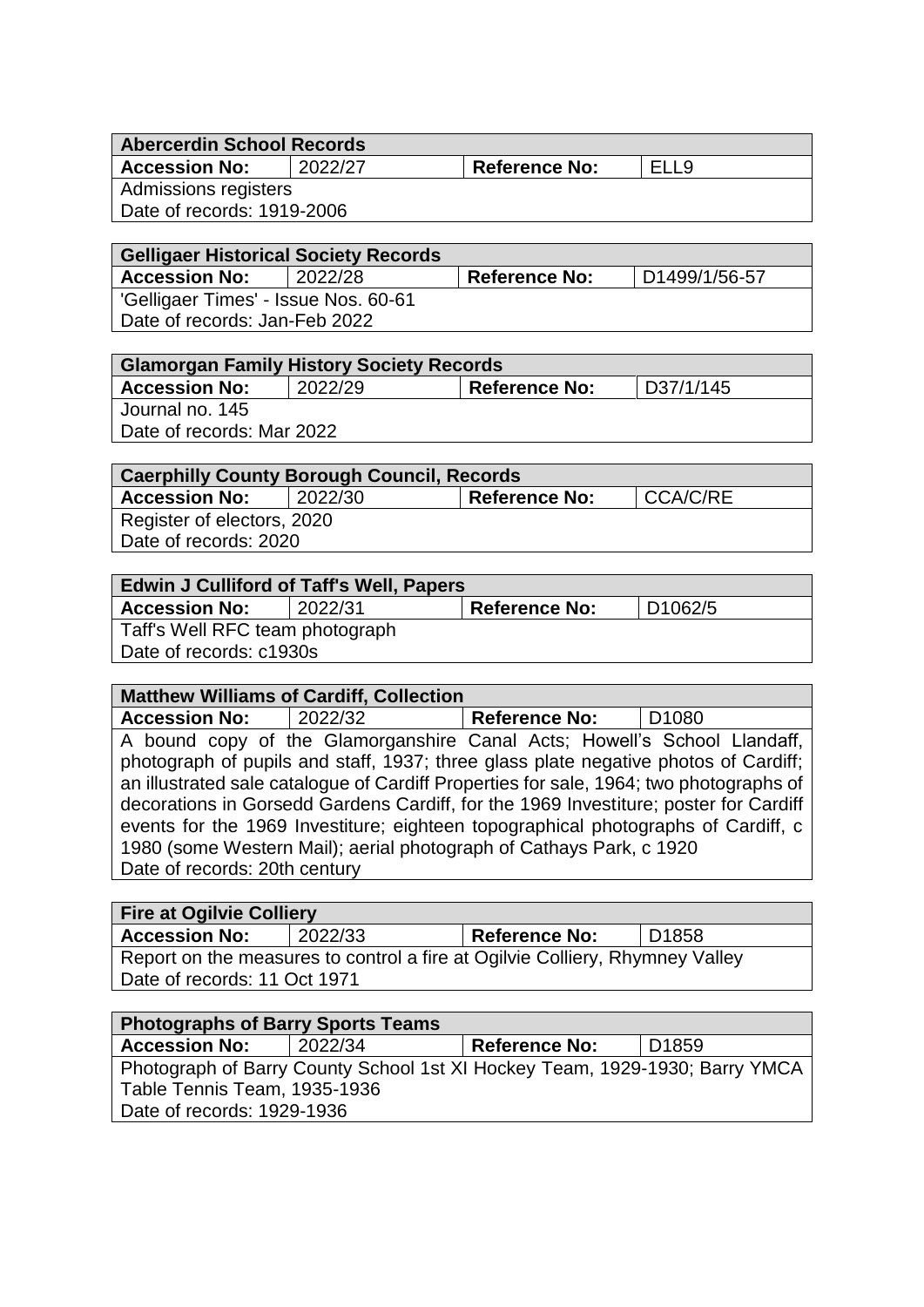**Accession No:** 2022/35 **Reference No:** DSWP/83

'Billy Spiller Policeman and Sportsman 1886-1970 Remembered with Pride' Date of records: c2022

# **Aberdare Hall, Cardiff, Papers**

**Accession No:** 2022/36 **Reference No:** D1860

Group photograph of teaching and serving staff with students, 1910s; programme of centenary events, 1985 Date of records: 20th century

| <b>Accession No:</b>                                                         | 2022/37 | <b>Reference No:</b>                                                          | D1861 |  |
|------------------------------------------------------------------------------|---------|-------------------------------------------------------------------------------|-------|--|
|                                                                              |         | Theatre and events programmes relating to New Theatre, The Welsh Theatre      |       |  |
|                                                                              |         | Company, Cardiff Film Society, Cardiff Chinese Jazz Club, Chris Barber's Jazz |       |  |
| Band, Inter-University Jazz Federation, Cardiff Inter-College Rag Appeal and |         |                                                                               |       |  |
| Eisteddfod Gyd-Golegol                                                       |         |                                                                               |       |  |
| Date of records: 1960-1967                                                   |         |                                                                               |       |  |

#### **Aberfan Disaster Papers Accession No:** 2022/38 **Reference No:** D1869 List of children attending East Glamorgan General Hospital, photographs of two recovering children, correspondence, newscuttings relating to the Disaster Date of records: 1966-1996

#### **Pritchard Family, Collection**

**Accession No:** 2022/39 **Reference No:** D414 Notes made by Ronald Griffith Pritchard regarding a history of the Fire Service in south Wales, c1989; photographs of fire service events and activities, c1939-1944 Date of records: 1940s-2014

| <b>Councillor Phil Bale of Cardiff, Papers</b>                            |         |  |                      |       |
|---------------------------------------------------------------------------|---------|--|----------------------|-------|
| <b>Accession No:</b>                                                      | 2022/40 |  | <b>Reference No:</b> | D1732 |
| Cardiff Capital Region City Deal papers, 2015-2016                        |         |  |                      |       |
| Members Handbook, 2012                                                    |         |  |                      |       |
| Economic Development Update Meeting papers, 2014-2016                     |         |  |                      |       |
| Cabinet Report - Cardiff Central Transport Interchange, Mar 2016          |         |  |                      |       |
| An interview between Richard Cowie and Phil Bale for a new book about the |         |  |                      |       |
| Reservoir Campaign, 2022                                                  |         |  |                      |       |
| Date of records: 2010s-2022                                               |         |  |                      |       |

| Kingdom Hall of Jehovah's Witnesses, Picton Street, Maesteg, Records         |  |  |  |  |  |
|------------------------------------------------------------------------------|--|--|--|--|--|
| 2022/41<br><b>Accession No:</b><br>D <sub>1862</sub><br><b>Reference No:</b> |  |  |  |  |  |
| Marriage register                                                            |  |  |  |  |  |
| Date of records: 1987-2013                                                   |  |  |  |  |  |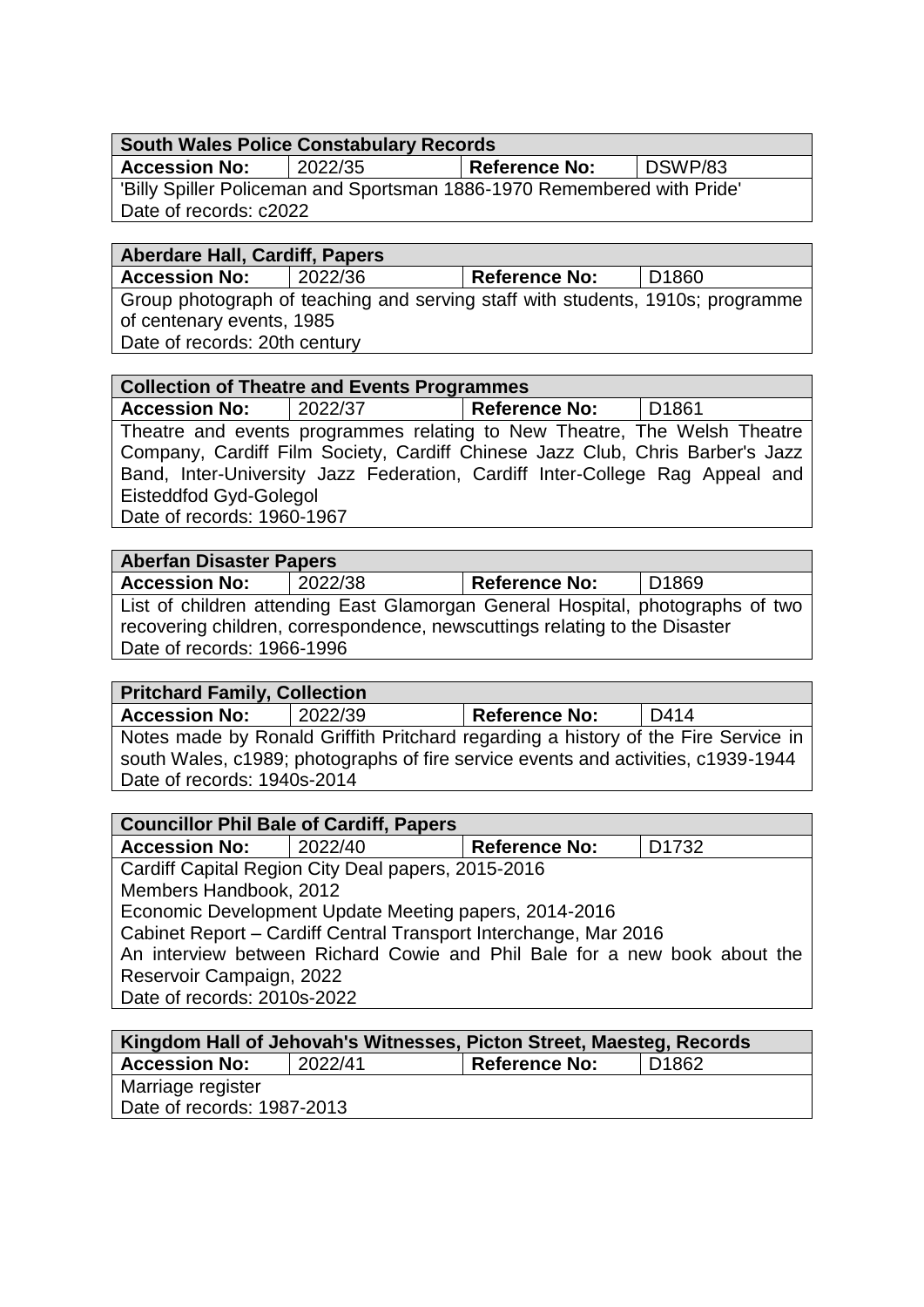|                      |         | Photographs of Tinkinswood, Maes y Felin and the church at Caerau Hillfort |                     |
|----------------------|---------|----------------------------------------------------------------------------|---------------------|
| <b>Accession No:</b> | 2022/42 | Reference No:                                                              | $\overline{)$ D1863 |

Views of Tinkinswood, Maes y Felin and the church at Caerau Hillfort with associated negatives Date of records: c1965

**Papurau'r Parch. D. Rhagfyr Jones o Dreorci / Rev. D. Rhagfyr Jones of Treorchy Papers**

**Accession No:** 2022/43 **Reference No:** D1865 Gweithred ymddiriedolaeth Capel Bedyddwyr Cymreig Ebeneser, Cefn-Coed-y-Cymmer, 1874; Nodiadau anghydfod, Capel Soar, Cwmclydach, 1898 (gydag adysgrif); nodiadau 'Grand Bazaar', Capel Cynulleidfaol Bethania, Treorci; stori fer 'Teddy Bear', d.d.; Hysbysiadau nas defnyddiwyd i'w dosbarthu i'r rhai nad ydynt yn mynychu'r Ysgol Sul, Capel Cynulleidfaol Bethania, Treorci, d.d..

Deed of Trust, Ebenezer Welsh Baptist Chapel, Cefn-Coed-y-Cymmer, 1874; Notes of dispute, Soar Chapel, Clydach Vale, 1898 (with transcript); Grand Bazaar notes, Bethania Congregational Church, Treorchy, 1910; short story 'Teddy Bear', n.d.; Unused notices to be handed out to those who did not attend Sunday School, Bethania Congregational Church, Treorchy, n.d.. Date of records: 1847-c1910

# **Cofnodion Dathliad 70 Mlynedd o Addysg Gymraeg yng Nghaerdydd**

**Accession No:** 2022/44 **Reference No:** D1864

Papurau'n ymwneud a'r digwyddiadau i ddathlu 70 mlynedd o addysg Gymraeg yng Nghaerdydd, gan gynnwys cofnodion a gohebiaeth, a phapurau ariannol y pwyllgor Cyn-ddisgyblion; rhestr gyswllt cyn-ddisgyblion; papurau'n ymwneud a threfniadau'r orymdaith; deunydd cyhoeddusrwydd; papurau'n olrhain hanes Ysgol Gymraeg Caerdydd; lluniau o'r orymdaith; gohebiaeth ynglŷn â gosod plac i goffau'r ysgol yn Ysgol Ninian Park; papurau Siân (Morgan) Thomas, un o ddisgyblion cyntaf Ysgol Gymraeg Caerdydd, a ddychwelodd i ddysgu yn yr ysgol, a phapurau'n ymwneud ag addysg cyfrwng Cymraeg yng Nghaerdydd. Date of records: 1950-2020

| Lan Gas Coal Company, Bryncethin, Records                              |  |  |  |  |  |
|------------------------------------------------------------------------|--|--|--|--|--|
| 2022/45<br><b>Reference No:</b><br><b>Accession No:</b><br>D1866       |  |  |  |  |  |
| Company records including plans, leases, agreements and correspondence |  |  |  |  |  |
| Date of records: 20th century                                          |  |  |  |  |  |
|                                                                        |  |  |  |  |  |

| [Tonysguboriau School, Talbot Green] admission register                      |  |  |  |  |
|------------------------------------------------------------------------------|--|--|--|--|
| 2022/46<br>D <sub>1868</sub><br><b>Accession No:</b><br><b>Reference No:</b> |  |  |  |  |
| <b>Admission register</b>                                                    |  |  |  |  |
| Date of records: 1967-1999                                                   |  |  |  |  |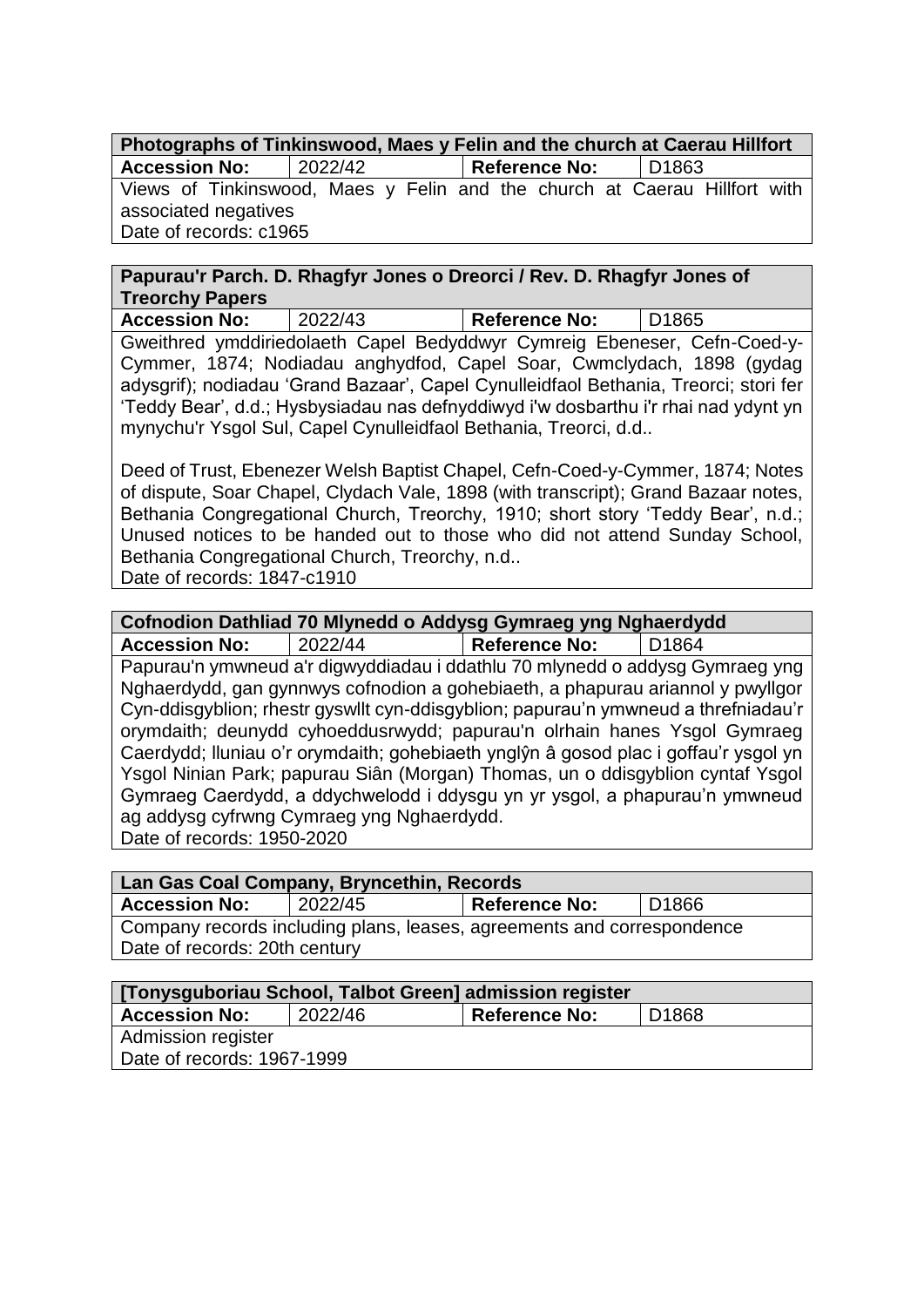| <b>Papurau'r Enid Jones-Davies o Gaerdydd</b> |                                                                                       |                      |       |  |  |
|-----------------------------------------------|---------------------------------------------------------------------------------------|----------------------|-------|--|--|
| <b>Accession No:</b>                          | 2022/47                                                                               | <b>Reference No:</b> | D1867 |  |  |
|                                               | Dau ffotograff dosbarth, c1950-1956; ffotograff staff, 1960au; 'Nyni', sef cylchgrawn |                      |       |  |  |
| Ysgol Bryntaf, Caerdydd, 1971                 |                                                                                       |                      |       |  |  |
| Date of records: c1955-1971                   |                                                                                       |                      |       |  |  |
|                                               |                                                                                       |                      |       |  |  |

#### **Owen Family of Clodian Avenue, Cardiff, Papers**

**Accession No:** 2022/48 **Reference No:** D1870

Papers relating to 81 Clodian Avenue, Cardiff, 1950-1951; Menus and toast lists of Annual Dinners, The Cardiff and District Pembrokeshire Society, 1951-1952; Prince of Wales Theatre programmes, 1950-1951; South Wales and Monmouthshire Branch of the Cinematograph Exhibitors Association, Gala Souvenir Programme, 1950; Postcards showing views of Wales, 20th century Date of records: 20th century

#### **Dinas School Records**

**Accession No:** 2022/49 **Reference No:** ER12/3-5 Boys' admission register, 1916-1927, log book 1901-1932; Dinas Junior School admission register, 1966-1987. Date of records: 1901-1987

| <b>Graigddu Infants School, Dinas Records</b>                |  |  |  |  |
|--------------------------------------------------------------|--|--|--|--|
| ER39/2-4<br>2022/50<br><b>Accession No:</b><br>Reference No: |  |  |  |  |
| Admission registers, 1924-1937, 1944-1966, 1945-1948         |  |  |  |  |
| Date of records: 1924-1966                                   |  |  |  |  |

| <b>Mid Rhondda Schools Football League</b>                                   |  |  |  |  |
|------------------------------------------------------------------------------|--|--|--|--|
| 2022/51<br>D <sub>1871</sub><br><b>Accession No:</b><br><b>Reference No:</b> |  |  |  |  |
| Minute book                                                                  |  |  |  |  |
| Date of records: 1919-1930, 1953                                             |  |  |  |  |

| <b>Glamorgan History Society Records</b>                                       |                    |                                                                            |             |
|--------------------------------------------------------------------------------|--------------------|----------------------------------------------------------------------------|-------------|
| <b>Accession No:</b>                                                           | $\frac{12022}{52}$ | <b>Reference No:</b>                                                       | <b>DGHS</b> |
| Council minutes and related papers, 1977-1995; Secretaries' correspondence and |                    |                                                                            |             |
|                                                                                |                    | papers, 1987-2018; School projects which have won the Patricia Moore Prize |             |
| (WHST) 2007-2019                                                               |                    |                                                                            |             |
| Date of records: 1977-2019                                                     |                    |                                                                            |             |

#### **Notable accessions**

#### **Edwin John Culliford of Taff's Well, Papers (D1062)**

Edwin John Culliford (Junior) was born September 1911. He played for Taffs Well Rugby Football Club during his twenties before joining the army at the outbreak of the Second World War. After the War he became a President of the Club. His father Captain Edwin John Culliford, merchant marine, was a patron of the Club. A further photograph of Taff's Well RFC team taken during the 1930s and featuring Edwin John Culliford has been donated by a family member.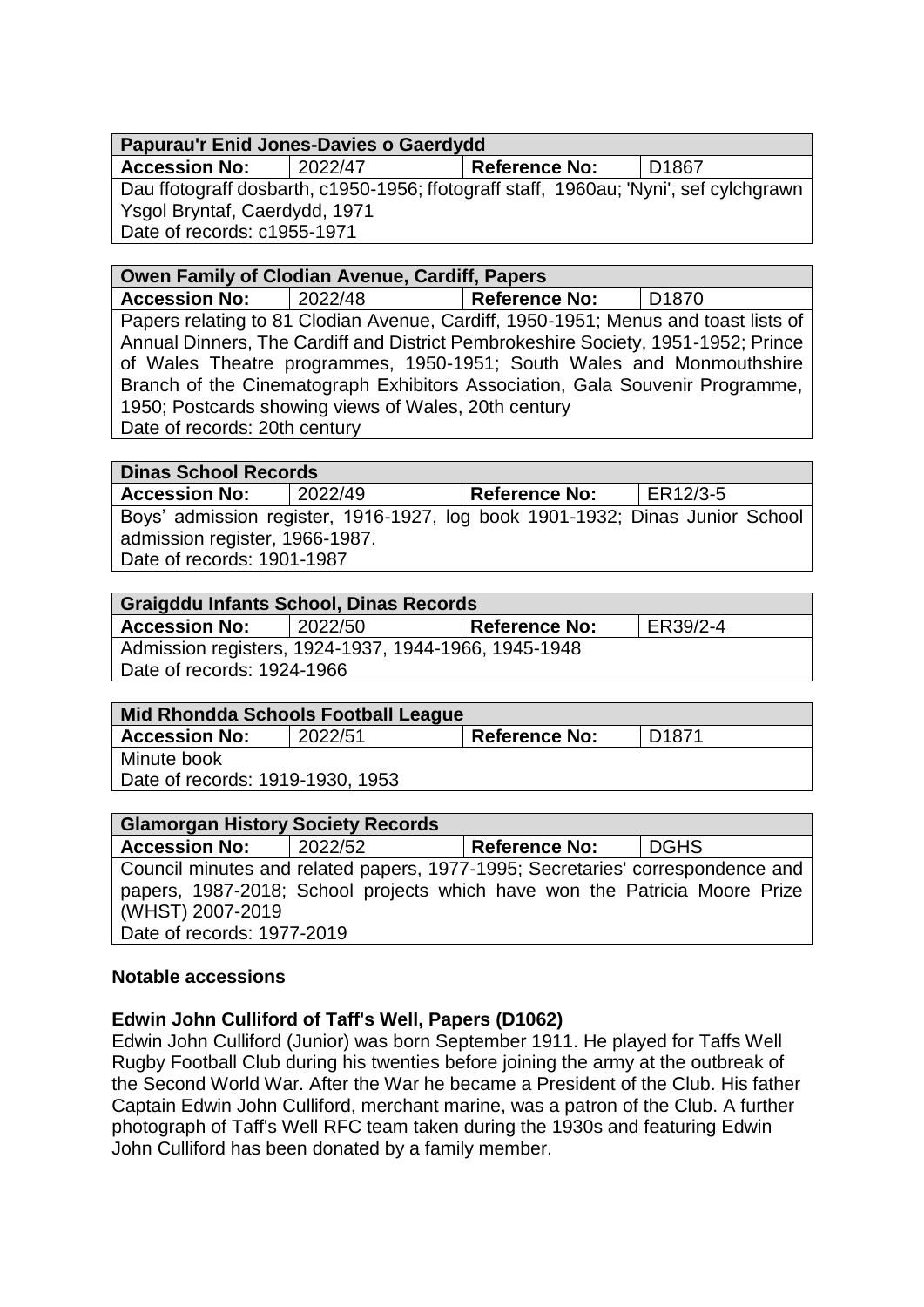## **Matthew Williams of Cardiff, Collection (D1080)**

Amongst a further donation of records from Matthew Williams is a bound volume of Acts of Parliament of 1790 and 1796 relating to the Glamorganshire Canal. These have been established as being the Glamorganshire Canal Company's own copies, having been signed 'Thomas Reece, Navigation House, 1809'. He was the Company's Clerk and the copies include numerous annotations, showing that they were in use as working copies. Research by Stephen Rowson (author of The Glamorganshire and Aberdare Canals: Two Welsh Waterways and their Industries) has shown that this is an early printing of the Acts before they had passed the committee stage in Parliament. There is also a hand-written index and a Table of Distances, printed by W Williams of Merthyr Tydfil which is believed to be the earliest and only known copy.

# **Councillor Phil Bale of Cardiff, Papers (D1732)**

An additional deposit has been received from a former city council Leader. Councillor Phil Bale became Cardiff Council Leader in March 2014. He represented the council on a variety of boards and partnerships. As Leader of the City of Cardiff, Councillor Bale headed the City Cabinet and had specific portfolio responsibilities at City Hall for Economic Development and Corporate Affairs. Records deposited comprise meeting papers and reports together with an interview Mr Bale gave for a book about the Llanishen Reservoir Campaign.

## **Fire at Ogilvie Colliery, Rhymney Valley (D1858)**

A report regarding a fire at a local colliery has been donated by Teesside Archives**.**  The report details the measures employed to control a fire which occurred on 6 February 1971 at Ogilvie Colliery, Rhymney Valley. The record was collected by John Owens, a former Cleveland ironstone miner, whose papers were deposited at Teesside Archives. The main sections of the report comprise synopsis, location of colliery, emergency organisation, role of rescue services and scientific control.

#### **Photographs of Barry Sports Teams (D1859)**

Images of a hockey and table tennis team have been received. Both photographs feature William John Reed who attended Barry Boys' County School during the 1920s and later studied as an architect. Images comprise the Barry County School 1st XI Hockey Team, 1929-1930 and Barry YMCA Table Tennis Team, 1935-1936

#### **Lan Gas Coal Company, Bryncethin, Records (D1866)**

The Lan Gas Coal Company operated the Lan Drift/Slant Colliery adjacent to the Cardiff and Ogmore Railway in Bryncethin near Bridgend from 1910. It proved a short-lived enterprise being abandoned in March 1914 owing to flooding. A range of company records have been donated including property deeds, colliery inspection report, Articles of Association, correspondence, accounts and flooding report.

#### **Aberfan Disaster Papers (D1869)**

Papers compiled by a former social work clerk employed at East Glamorgan Hospital, Church Village at the time of the Aberfan Disaster have been donated. Items comprise a list of children receiving treatment at East Glamorgan General Hospital, photographs of two recovering children, correspondence and newscuttings relating to the Disaster.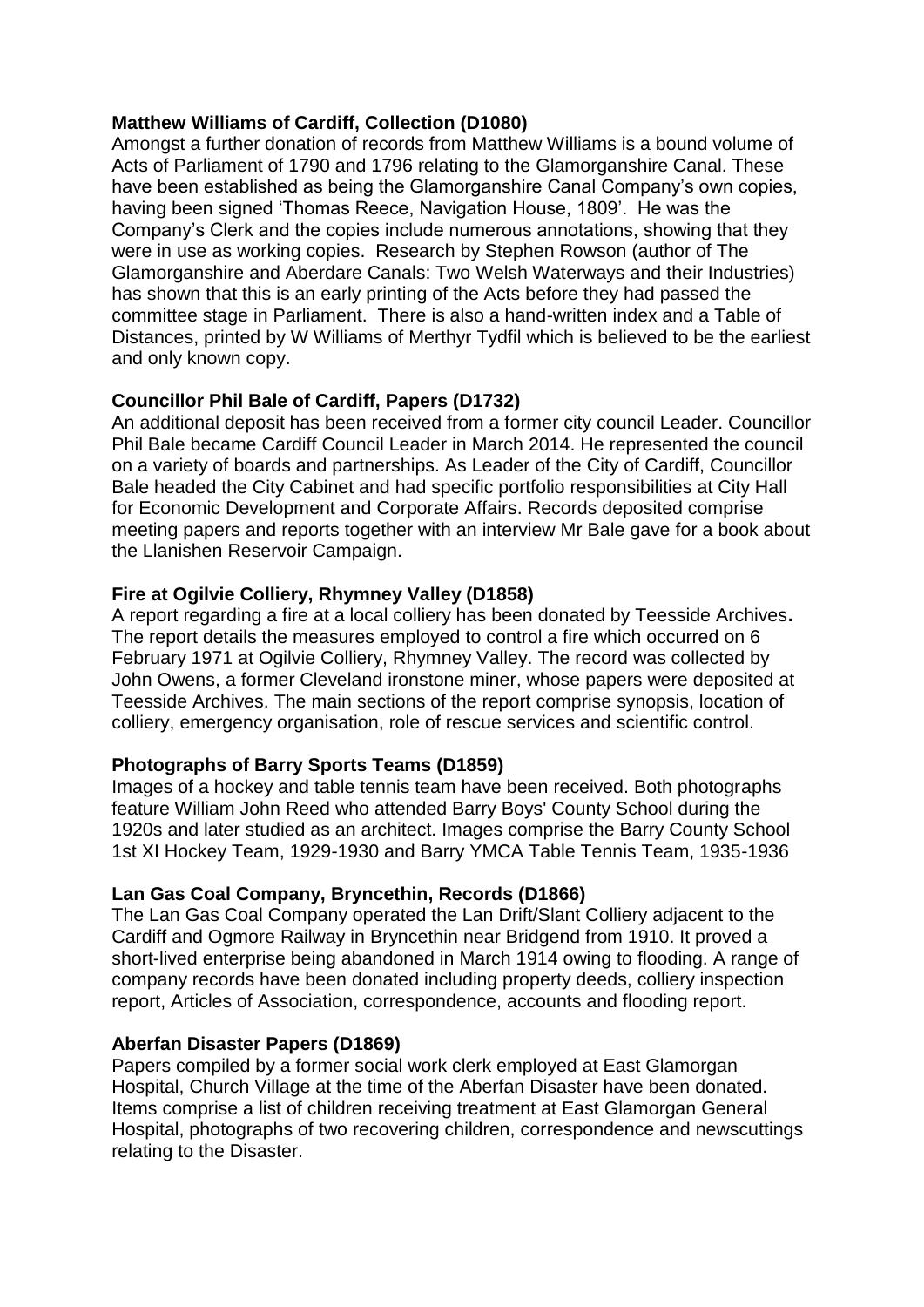# **Owen Family of Clodian Avenue, Cardiff, Papers (D1870)**

A collection of family papers relating to a Cardiff corner shop has been donated. Evelyn Dorothy Owen and her husband William Frank Owen moved to Clodian Avenue in 1950 and managed a shop at number 81 known as 'Corner Stores'. Records include legal papers relating to the purchase of the property, invoices for extensive building works carried out by a firm of local builders and photographs of the exterior of the premises.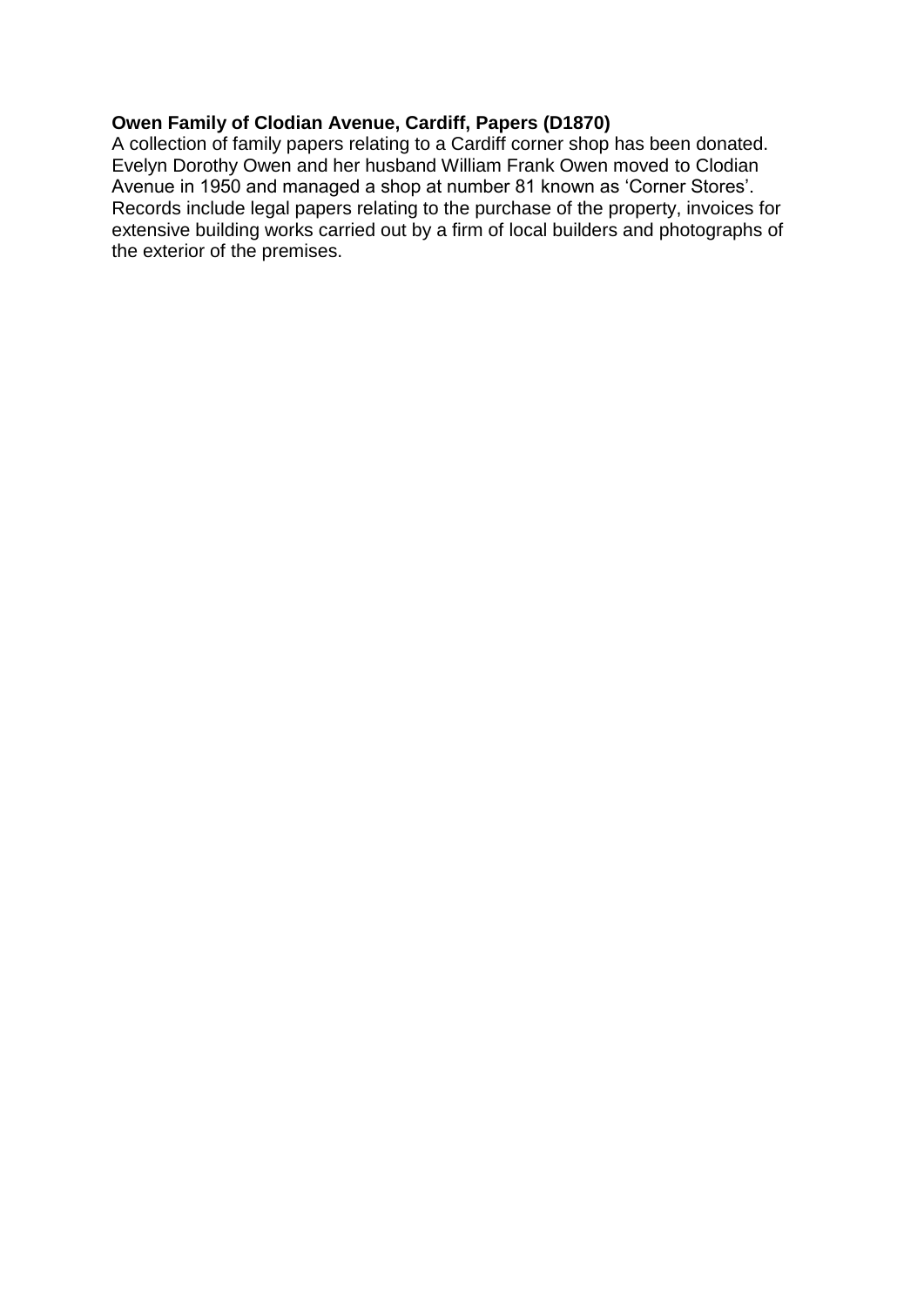# **Appendix II**

|                   |              | <b>Number of Visits</b>  | No. of        | <b>Documents</b> |
|-------------------|--------------|--------------------------|---------------|------------------|
|                   | <b>TOTAL</b> | (groups and<br>meetings) | <b>Groups</b> | <b>Produced</b>  |
| Mar-Apr 2021      | 0            |                          | 0             | 402              |
| May-Jul 2021      | 109          | $(8/6 - 31/7/21)$        |               | 1515             |
| Aug-Oct 2021      | 191          |                          | 0             | 2093             |
| Nov 2021-Jan 2022 | 158          |                          | 0             | 1587             |
| Feb-Apr 2022      | 227          |                          |               | 1625             |

|                   | <b>Remote Enquiries</b>                    | <b>Website Hits</b> |
|-------------------|--------------------------------------------|---------------------|
| Mar-Apr 2021      | 673<br>(+134 un-printed thank you emails)  | 5918                |
| May-Jul 2021      | 1240<br>(+198 un-printed thank you emails) | 11133               |
| Aug-Oct 2021      | 1276<br>(+219 un-printed thank you emails) | 9893                |
| Nov 2021-Jan 2022 | 1157<br>(+217 un-printed thank you emails) | 9529                |
| Feb-Apr 2022      | 1201<br>(+256 un-printed thank you emails) | 9081                |

# **Interesting Enquiries**

Family history continues to prove popular, with enquiries reaching us from across the world. A request was received this quarter from Anguilla in the Caribbean. A descendent of Governor Hodge of Anguilla found reference to him within the catalogue of the Mathew Family Papers (DMW). Although a visit to the searchroom was unlikely in this case, we were able to offer to supply a digital copy.

An Australian family historian contacted us as whilst researching an ancestor employed as a Relieving Officer for Bridgend and Cowbridge Poor Law Union. His resignation was reported in The Cambrian newspaper in June 1843; we offered a search of the minutes of the Board of Guardians for a record of his resignation, and also his appointment.

Closer to home, we assisted with a search for information on an ancestor believed to have been a member of the 3/1st Glamorgan Yeomanry from 1915 to 1917, along with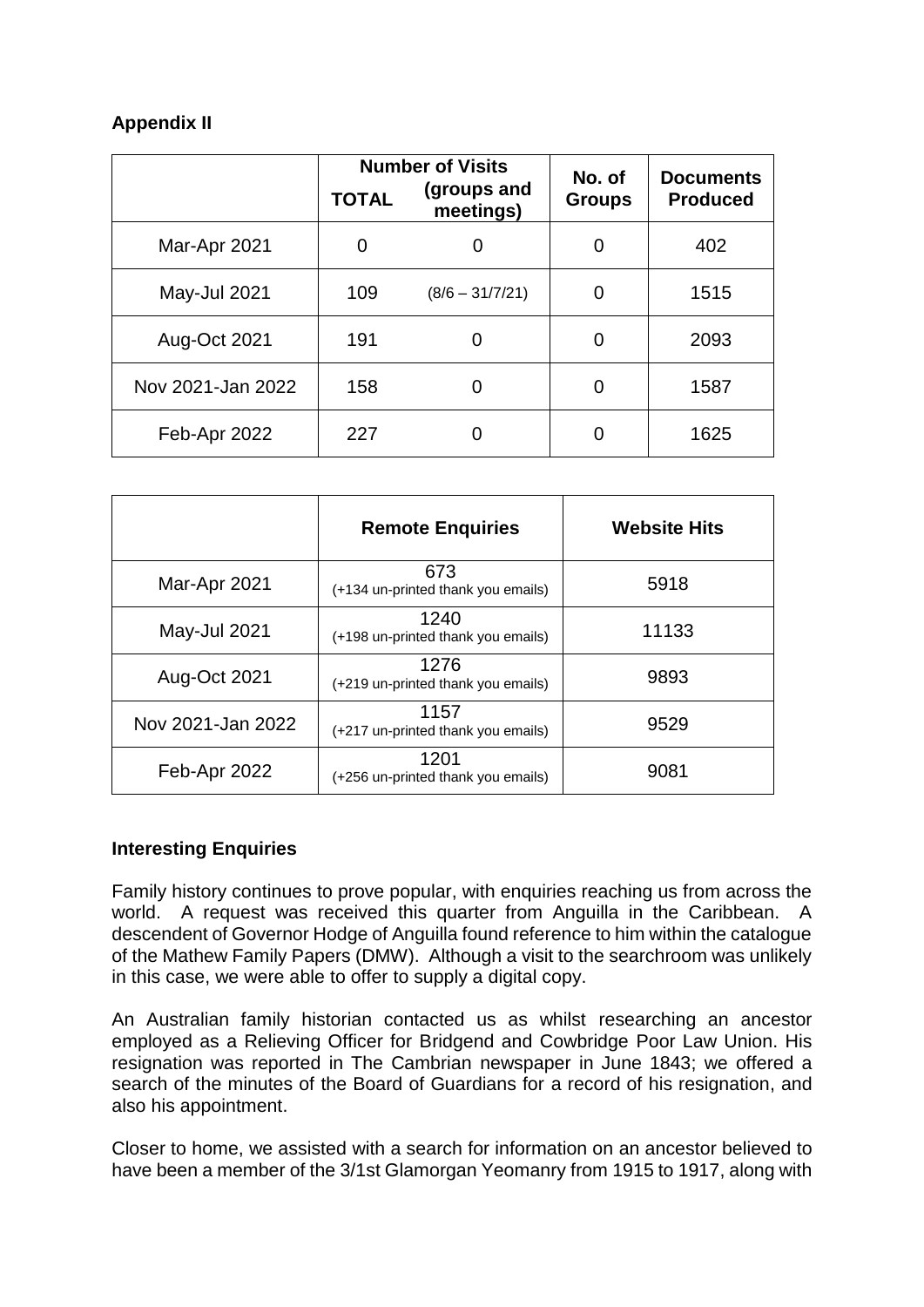a family history enquiry relating to the Garth Colliery Disaster memorial stone. Several researchers have contacted us for details of ancestors who were patients at the Glamorgan Asylum, but one request was of particular interest, as the descendants were able to trace their ancestor through numerous admissions to the hospital, complete with photographs showing him over a timeframe of several years. They were surprised by the wealth of information they were able to find from the case notes.

We have provided advice and guidance in response to numerous local history enquiries. These include a search for residents lists for Neath for the 1760s-1790s, and a search for an image of the City of Cardiff Coat of Arms that existed between 1905 and 1954.

A local historian sought our assistance in his research into the life of Mary Morgan / Mrs Lewis Williams, who founded Wesleyan churches in Penarth and Cadoxton. We hold a photograph of a wedding party which features her, and we also suggested searching the Roath Road Roamer, the magazine of Roath Road Methodist Church, as she was a member of that church.

An article on our blog featuring the Mackintosh Institute prompted an enquiry concerning the Richards family of Roath, and possible links with William Herbert, 3rd Earl of Pembroke and his brother Philip Herbert, Earl of Montgomery - the "incomparable pair of brethren" dedicatees of Shakespeare's 1st folio. We were able to direct the researcher to the genealogical chart of the Herbert, Powell and Richards families descended from William Herbert of the Friars, Cardiff, c.1600.

We responded to a request for information on the early years of Turnpike Trusts, especially with reference to Cowbridge, by suggesting a search of Cowbridge Borough minutes and records from the Cardiff Library collection.

Records of Cardiff Royal Infirmary, in particular the photographic collection, have been used as part of research for a sound installation at the Infirmary building, with a particular focus on information from the start of the dispensary in 1822.

An art student sought assistance with locating the building in Cardiff where the Rebecca Rioters were tried 1843. We were able to confirm that this was in the Town Hall, on present day St Mary Street.

Other academic enquiries of note have focussed on our coal collections. A Lecturer at the Welsh School of Architecture sought assistance with work researching the industrial heritage of South Wales, looking especially at community engagement and the commemoration of colliery accidents. We highlighted our accident registers, coal annuals and other files within the National Coal Board records. A researcher working on a photographic project on the legacy of coal mining was particularly interested in the number of records which have survived and how they are now stored.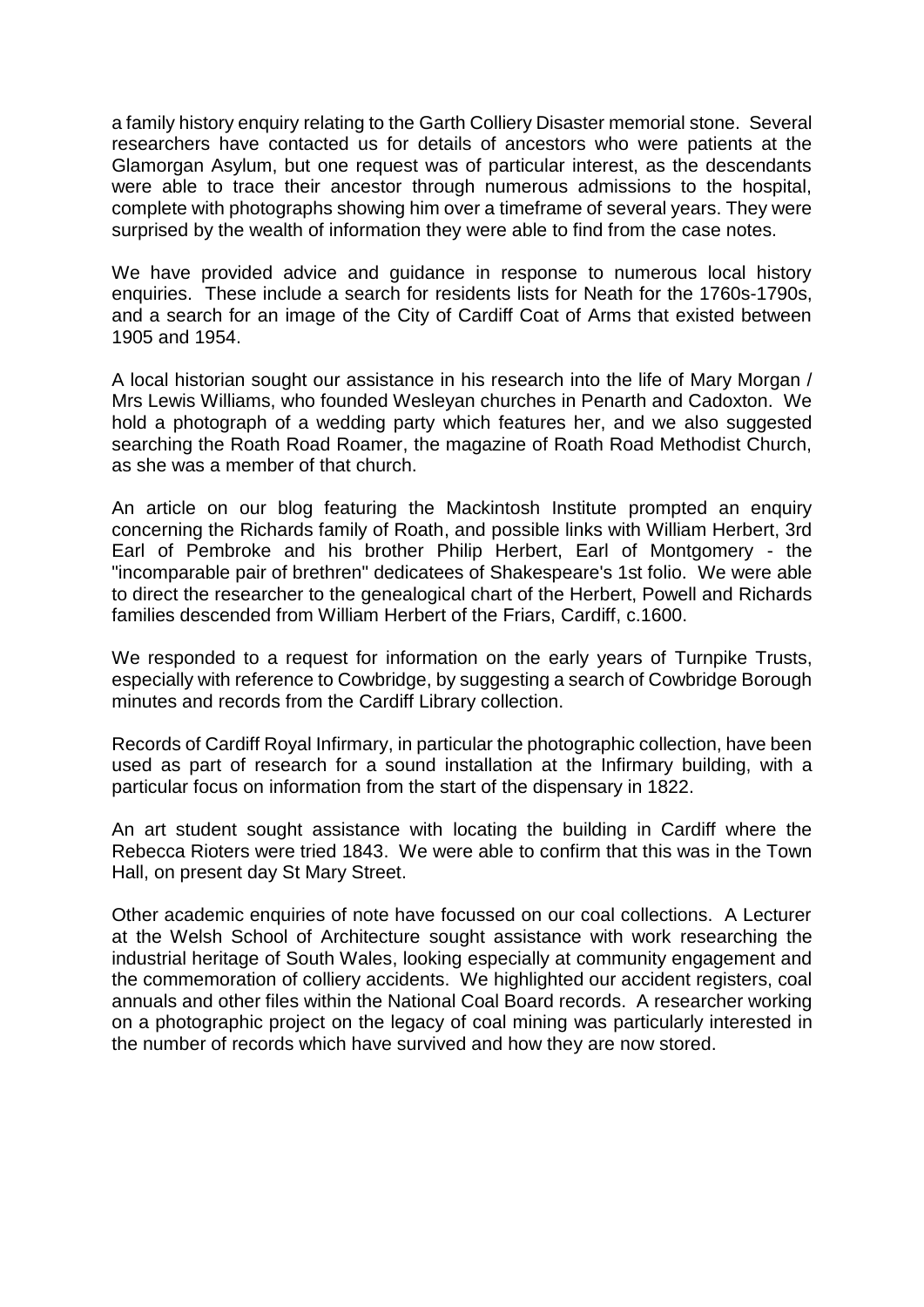# **Appendix III**

| <b>Events</b>                                                                                          |    |  |
|--------------------------------------------------------------------------------------------------------|----|--|
| 'The Body Most Active in Wales for Equal Opportunities': Wales Women's<br>Rights Committee, 1974-1984' |    |  |
| Jewish History Association of South Wales: Archive Research Training                                   |    |  |
|                                                                                                        |    |  |
| <b>Local and Family History Groups</b>                                                                 |    |  |
| <b>Grangetown Local History Society</b>                                                                | 35 |  |
|                                                                                                        |    |  |
| Individuals meeting staff                                                                              | 35 |  |

| <b>Social Media</b> |                  |            |                 |            |                  |            |
|---------------------|------------------|------------|-----------------|------------|------------------|------------|
|                     | Twitter          |            | <b>Facebook</b> |            | Instagram        |            |
|                     | <b>Followers</b> | Engagement | Likes           | Engagement | <b>Followers</b> | Engagement |
| Mar                 | 5536             | 6743       | 1513            | 3281       | 1083             | 49         |
| Apr                 | 5640             | 42,791     | 1547            | 2495       | 1129             | 55         |
|                     |                  |            |                 |            |                  |            |
| May                 | 5645             | 5390       | 1552            | 6464       | 1148             | 29         |
| Jun                 | 5700             | 17,214     | 1565            | 4833       | 1157             | 35         |
| Jul                 | 5739             | 8765       | 1591            | 8809       | 1167             | 43         |
|                     |                  |            |                 |            |                  |            |
| Aug                 | 5774             | 10,533     | 1607            | 9827       | 1181             | 50         |
| Sep                 | 5802             | 4851       | 1612            | 2459       | 1192             | 91         |
| Oct                 | 5825             | 9082       | 1617            | 3159       | 1203             | 68         |
|                     |                  |            |                 |            |                  |            |
| Nov                 | 5863             | 3742       | 1628            | 2619       | 1211             | 104        |
| Dec                 | 5896             | 3701       | 1637            | 8475       | 1217             | 118        |
| Jan                 | 5932             | 5006       | 1653            | 9081       | 1217             | 147        |
|                     |                  |            |                 |            |                  |            |
| Feb                 | 5954             | 2503       | 1670            | 5100       | 1230             | 121        |
| Mar                 | 5981             | 4968       | 1687            | 6335       | 1245             | 128        |
| Apr                 | 6006             | 6633       | 1867*           | 17,709     | 1258             | 73         |

\* Figures are now provided based on followers, not likes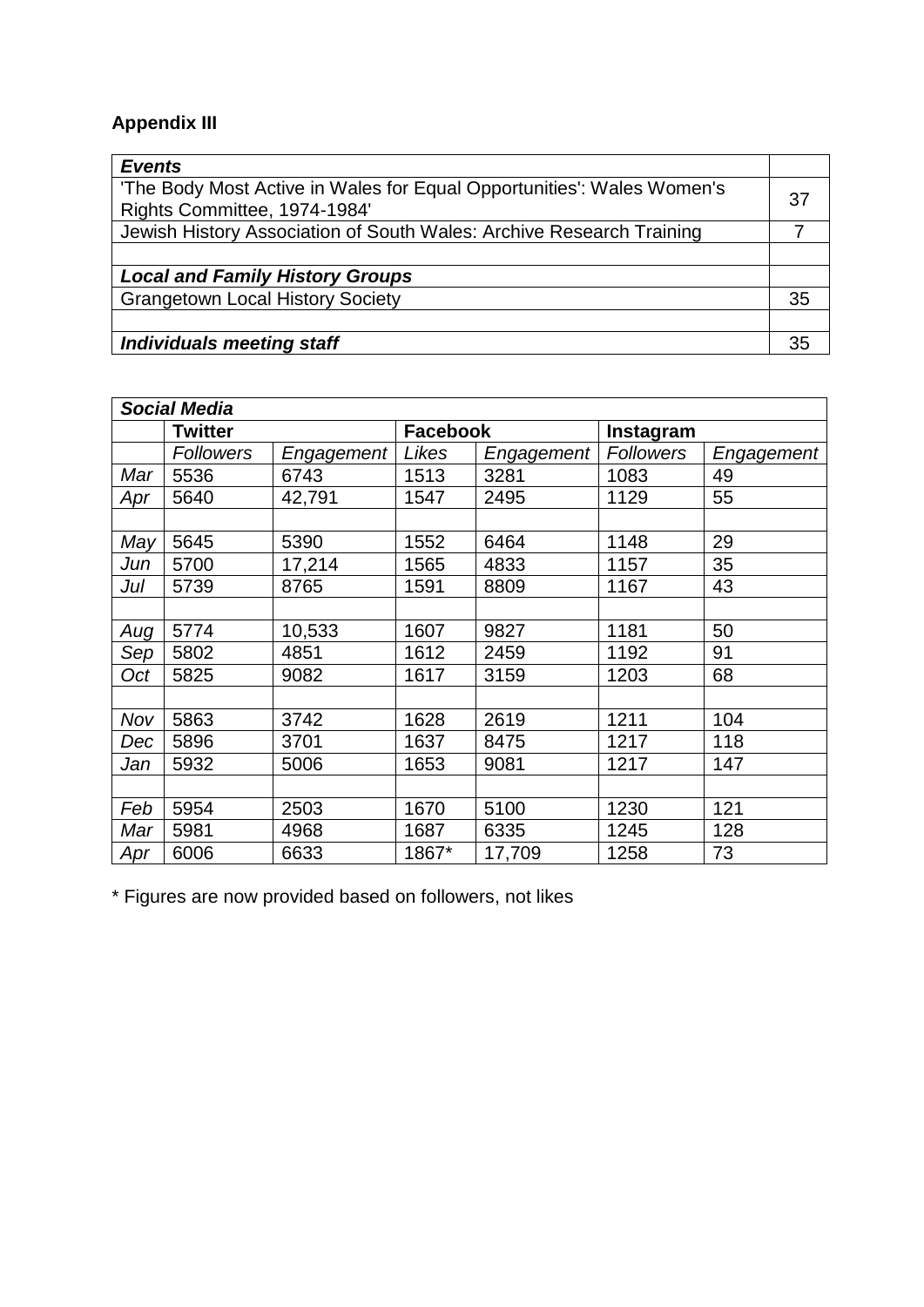# **Appendix IV**

| <b>Bench work</b>             |                                       |                               |  |  |  |
|-------------------------------|---------------------------------------|-------------------------------|--|--|--|
| Q/S/R /44/A, B                | 2 Quarter Sessions Rolls              | Cleaned, flattened &          |  |  |  |
|                               |                                       | repaired                      |  |  |  |
| Q/S/R/1843/C, B               | 2 Quarter Sessions Rolls              | Cleaned, flattened &          |  |  |  |
|                               |                                       | repaired                      |  |  |  |
| DNMW/49/2/3                   | Register of holders of ordinary       | Red rot treated               |  |  |  |
|                               | and preference shares                 |                               |  |  |  |
| DNMW/49/1/1-10                | 10 Registers of Proprietors           | Red rot treated               |  |  |  |
| DPL/3                         | 'A Survey of Lands in the             | Cleaned, washed, old          |  |  |  |
|                               | Parishes of Lanishen, Lisvane,        | repairs removed, alkalised,   |  |  |  |
|                               | Ruddry, Bedwas, Eglwsilan and         | repaired, rebound and         |  |  |  |
|                               | Lanvabonbelonging tothe Earl          | repackaged                    |  |  |  |
|                               | of Plimouth, as taken in the year     |                               |  |  |  |
|                               | 1766                                  |                               |  |  |  |
| DTHO/15                       | Rosin seal                            | Seal consolidated and         |  |  |  |
|                               |                                       | where possible repaired       |  |  |  |
| <b>William Burges</b>         | 22 large cartoons                     | Removed old repairs, tears    |  |  |  |
| designs for tiles             |                                       | splinted, repackaged          |  |  |  |
| for Cardiff Castle            |                                       |                               |  |  |  |
| <b>William Burges</b>         | 2 mounted cartoons                    | Removed from mounts and       |  |  |  |
| designs for tiles             |                                       | protective, large portfolios  |  |  |  |
| for Cardiff Castle            |                                       | made to house them            |  |  |  |
| <b>Electoral Register</b>     | 6 volumes                             | <b>Bound</b>                  |  |  |  |
| Probate Register              | 76 volumes                            | Disbound and pulled for       |  |  |  |
|                               |                                       | recycling                     |  |  |  |
| <b>PAS</b>                    | <b>Preservation Assessment survey</b> | Carried out on the collection |  |  |  |
| <b>Cleaning and Packaging</b> |                                       |                               |  |  |  |
| Various                       | 20 boxes of crew lists                | Cleaned and re-boxed          |  |  |  |
| DLL/E                         | 14 sheets                             | Cleaned of back mould         |  |  |  |
| Various                       | 1 box                                 | Cleaned                       |  |  |  |
|                               | <b>Bespoke boxes made</b>             |                               |  |  |  |
| Various                       | 226 Boxes                             | Made                          |  |  |  |
| <b>Barcoded and Relocated</b> |                                       |                               |  |  |  |
| Various                       | 955 Boxes and maps                    | <b>Barcoded</b>               |  |  |  |
| <b>External Work</b>          |                                       |                               |  |  |  |
| <b>Local University</b>       | 4 volumes and bundles of papers       | Washed, alkalized and         |  |  |  |
|                               |                                       | repaired                      |  |  |  |
| Private individual            | 5 bundles of papers, 2 volumes        | Repackaged, silver safe       |  |  |  |
|                               |                                       | sheets interleaved in the     |  |  |  |
|                               |                                       | volumes                       |  |  |  |
| Private individual            | 1 bundle letters, 2 maps, 1 ID        | Papers repaired, boxes        |  |  |  |
|                               | bracelet, 1 set of 3 WW1 medals.      | made and bracelet and         |  |  |  |
|                               | 1 hymn book, 1 bundle seaman's        | medals repackaged.            |  |  |  |
|                               | discharge volumes, 1 chemistry        |                               |  |  |  |
|                               | medal, 4 small volumes                |                               |  |  |  |
| <b>English Archive</b>        | 19 boxes                              | Made                          |  |  |  |
| Local Museum                  | 12 boxes                              | Made                          |  |  |  |